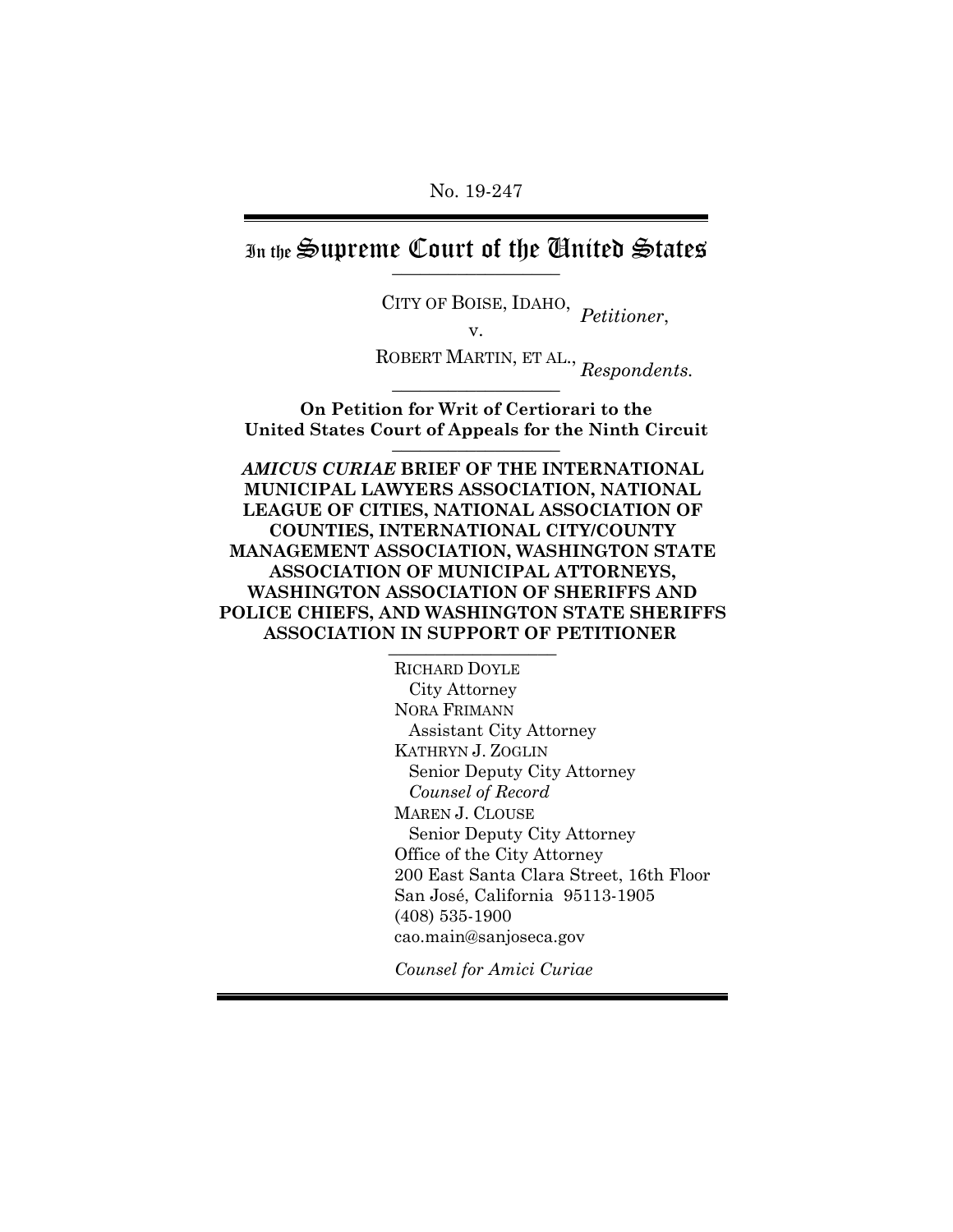# **TABLE OF CONTENTS**

| INTERESTS OF AMICI CURIAE 1                                                                                                                                                           |
|---------------------------------------------------------------------------------------------------------------------------------------------------------------------------------------|
| SUMMARY OF ARGUMENT  3                                                                                                                                                                |
|                                                                                                                                                                                       |
| Review Should Be Granted Because the Ninth<br>I.<br>Circuit Improperly Expands the Reach of the<br>Eighth Amendment and Impinges on the Broad<br>Police Powers of Local Governments 5 |
| A. The <i>Martin</i> Court Improperly Extends the                                                                                                                                     |
| B. Martin Hampers Local Governments' Ability                                                                                                                                          |
| 1. Spokane, Washington $\ldots \ldots \ldots \ldots$ . 8                                                                                                                              |
| San José, California 11<br>2.                                                                                                                                                         |
| Spokane Valley, Washington 14<br>3.                                                                                                                                                   |
| Olympia, Washington  15<br>4.                                                                                                                                                         |
| II. Martin Sows Uncertainty for Local Governments<br>and Is Unworkable  17                                                                                                            |
| A. Martin Introduces Undefined Standards into<br>its Eighth Amendment Analysis $17$                                                                                                   |
| B. Martin's Articulated Standards are<br>Unworkable as a Practical Matter 18                                                                                                          |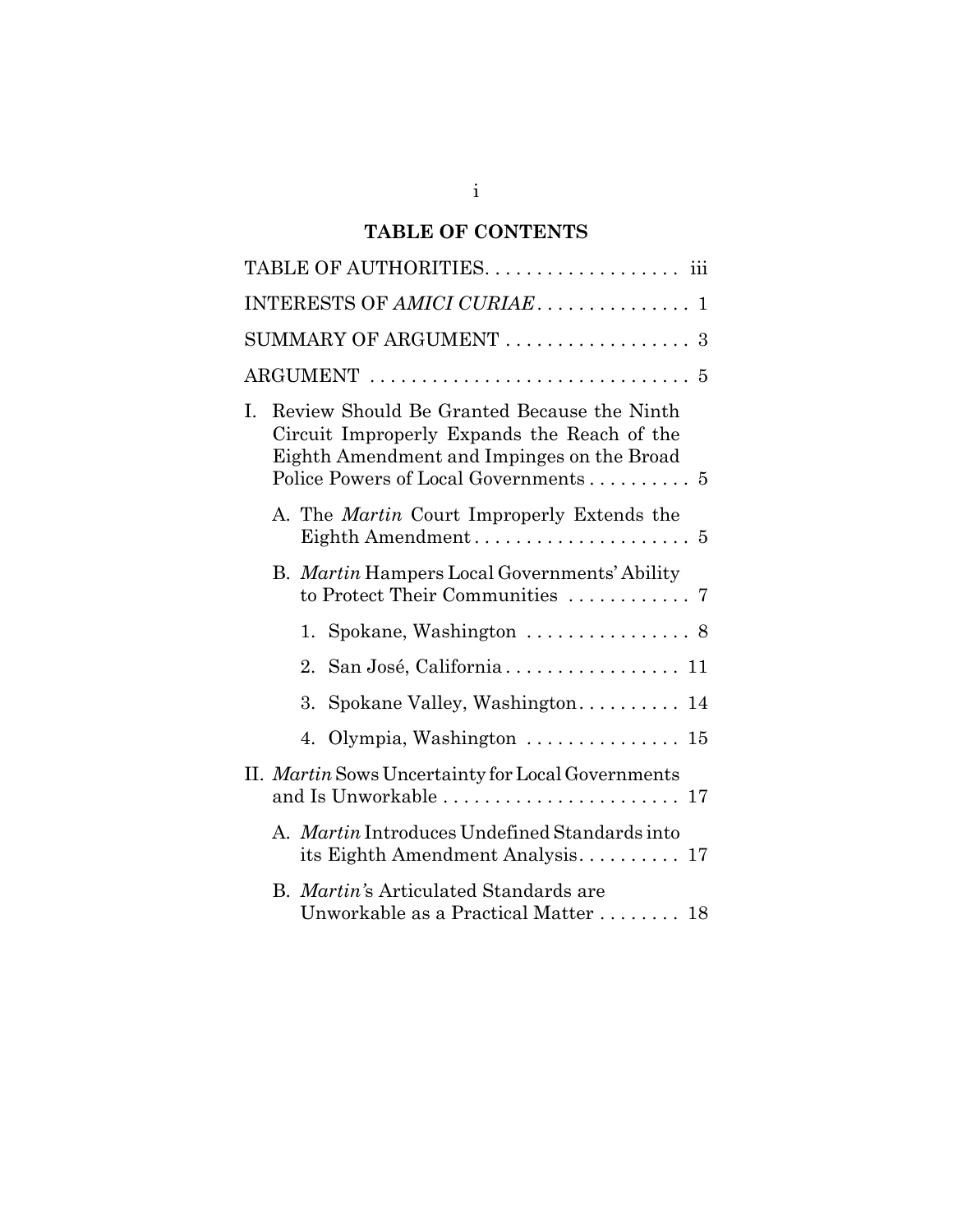| $\mathbf{H}$ | <i>Martin's</i> Construction of Status, as Opposed<br>to Conduct, Leads to Untenable Results  22 |
|--------------|--------------------------------------------------------------------------------------------------|
| IV.          | Responses to the Intractable Challenges of<br>Homelessness Are Best Addressed by                 |
|              |                                                                                                  |

ii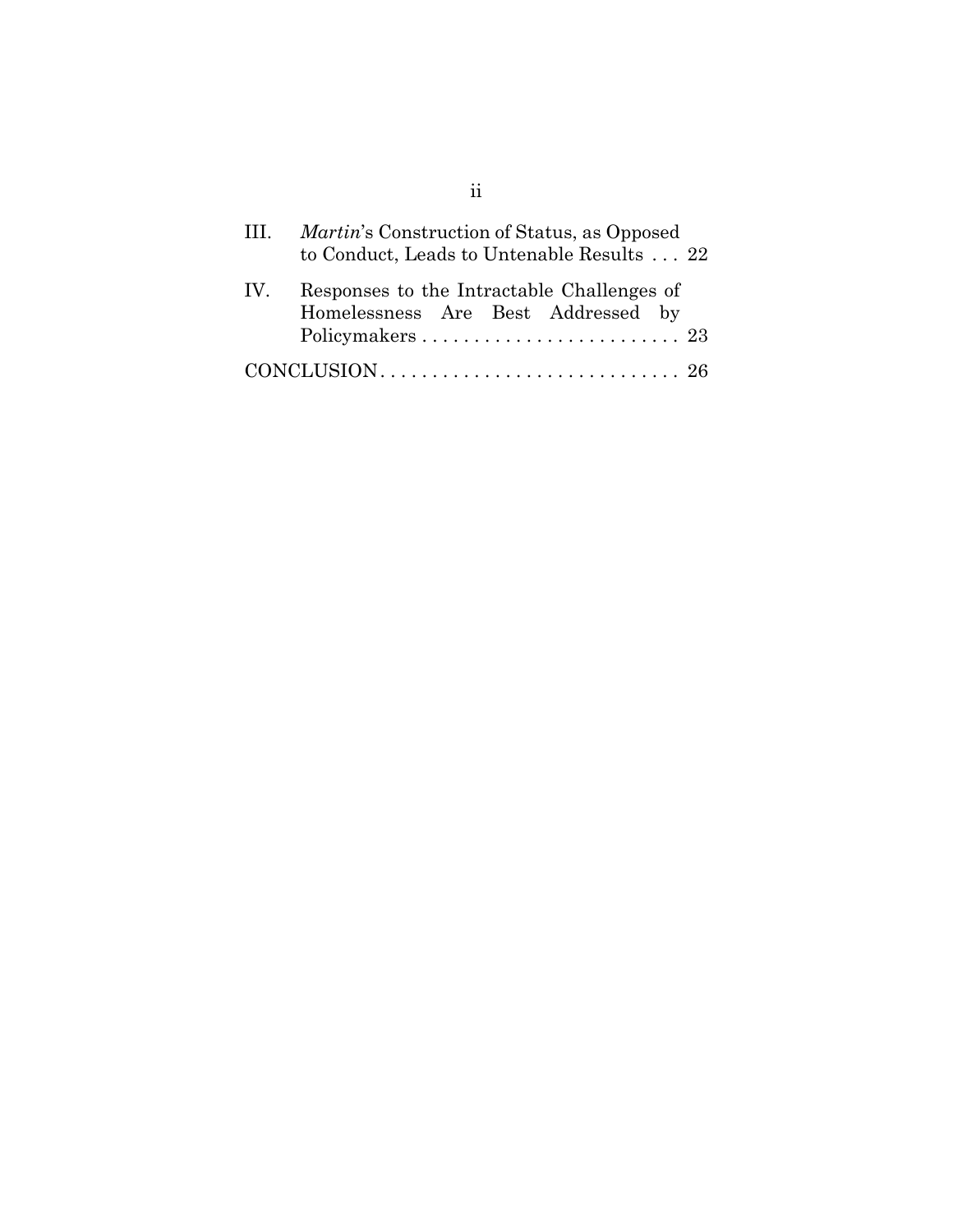# **TABLE OF AUTHORITIES**

## **CASES**

| Brogan v. United States,                                                    |
|-----------------------------------------------------------------------------|
| Day-Brite Lighting Inc. v. State of Missouri,                               |
| District of Columbia v. Brooke,<br>7                                        |
| Douglas Heay, et al., v. City of Olympia,<br>Thurston County Superior Court |
| Eubank v. City of Richmond,<br>7                                            |
| Gonzales v. Oregon,                                                         |
| Ingraham v. Wright,                                                         |
| Jones v. City of Los Angeles,<br>444 F.3d 118 (9th Cir. 2006), vacated,     |
| Kovacs v. Cooper,                                                           |
| Martin v. City of Boise,<br>920 F.3d 584 (9th Cir. 2019). <i>passim</i>     |
| New State Ice Co. v. Liebmann,                                              |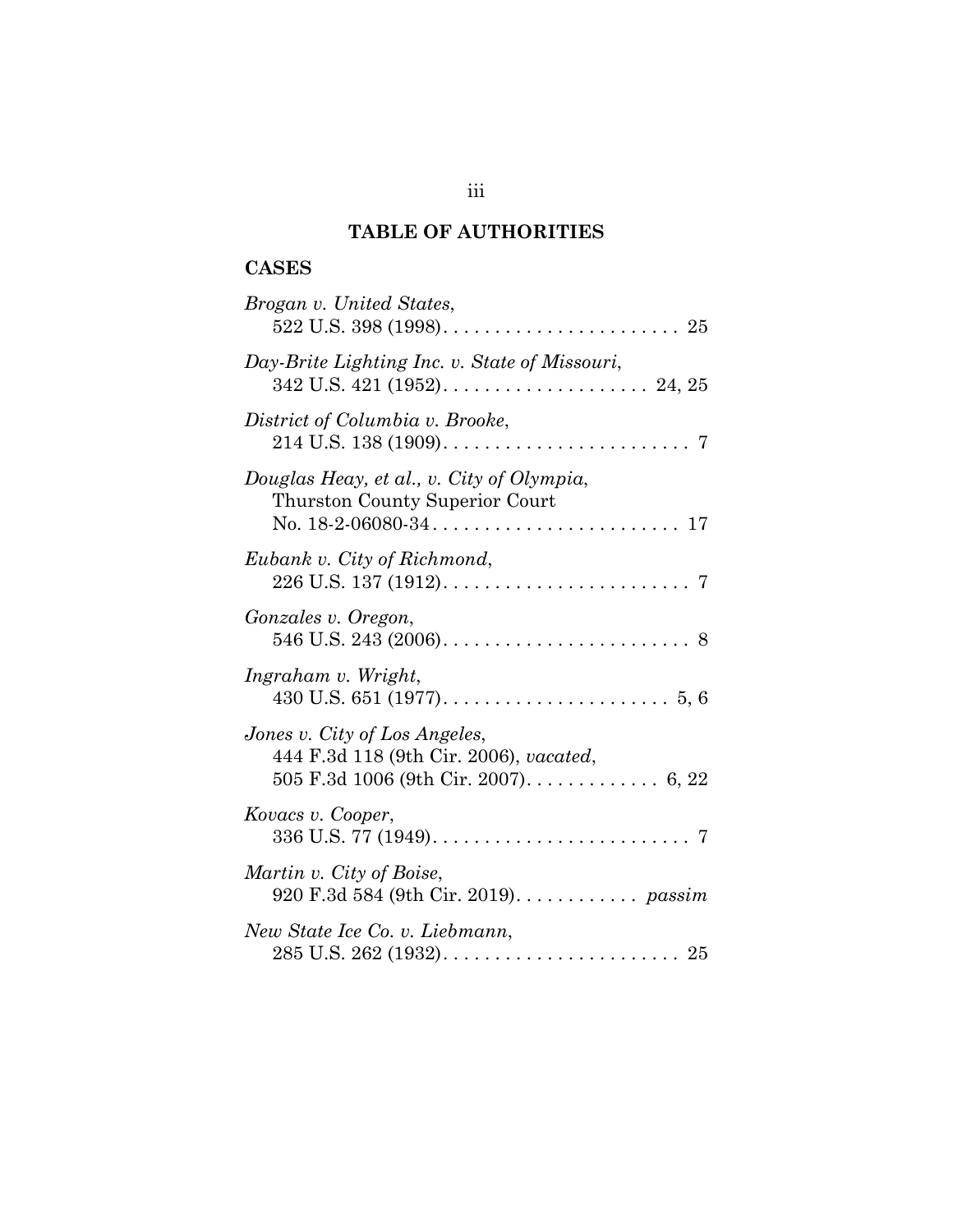| Orange County Catholic Worker, et al. v. County of<br>Orange, U.S. District Court Case<br>No. 8:18: $cv$ -00155-DOC-JDE (C.D. Cal.) 21                                            |
|-----------------------------------------------------------------------------------------------------------------------------------------------------------------------------------|
| Powell v. Texas,                                                                                                                                                                  |
| Robinson v. California,                                                                                                                                                           |
| San Francisco Baykeeper v. City of San José,<br>U.S. District Court Case No. 15-CV-00642-BLF<br>$(N.D. Calif.) \ldots \ldots \ldots \ldots \ldots \ldots \ldots \ldots \ldots 12$ |
| Sligh v. Kirkwood,                                                                                                                                                                |
| Tenn. Wine & Spirits Retailers Ass'n v. Thomas,<br>139 S. Ct. 2449, 204 L. Ed. 2d 801 (2019) 25                                                                                   |
| Tobe v. City of Santa Ana,                                                                                                                                                        |
| Vannucci v. County of Sonoma,<br>U.S. District Court, Case No. 18-cv-01955 VC<br>$(N.D. Cal.) \ldots \ldots \ldots \ldots \ldots \ldots \ldots \ldots \ldots 20, 21$              |
| <b>CONSTITUTION</b>                                                                                                                                                               |
|                                                                                                                                                                                   |
| <b>CODES</b>                                                                                                                                                                      |
|                                                                                                                                                                                   |
| Olympia, Wash., Code § 12.74.010 15                                                                                                                                               |
|                                                                                                                                                                                   |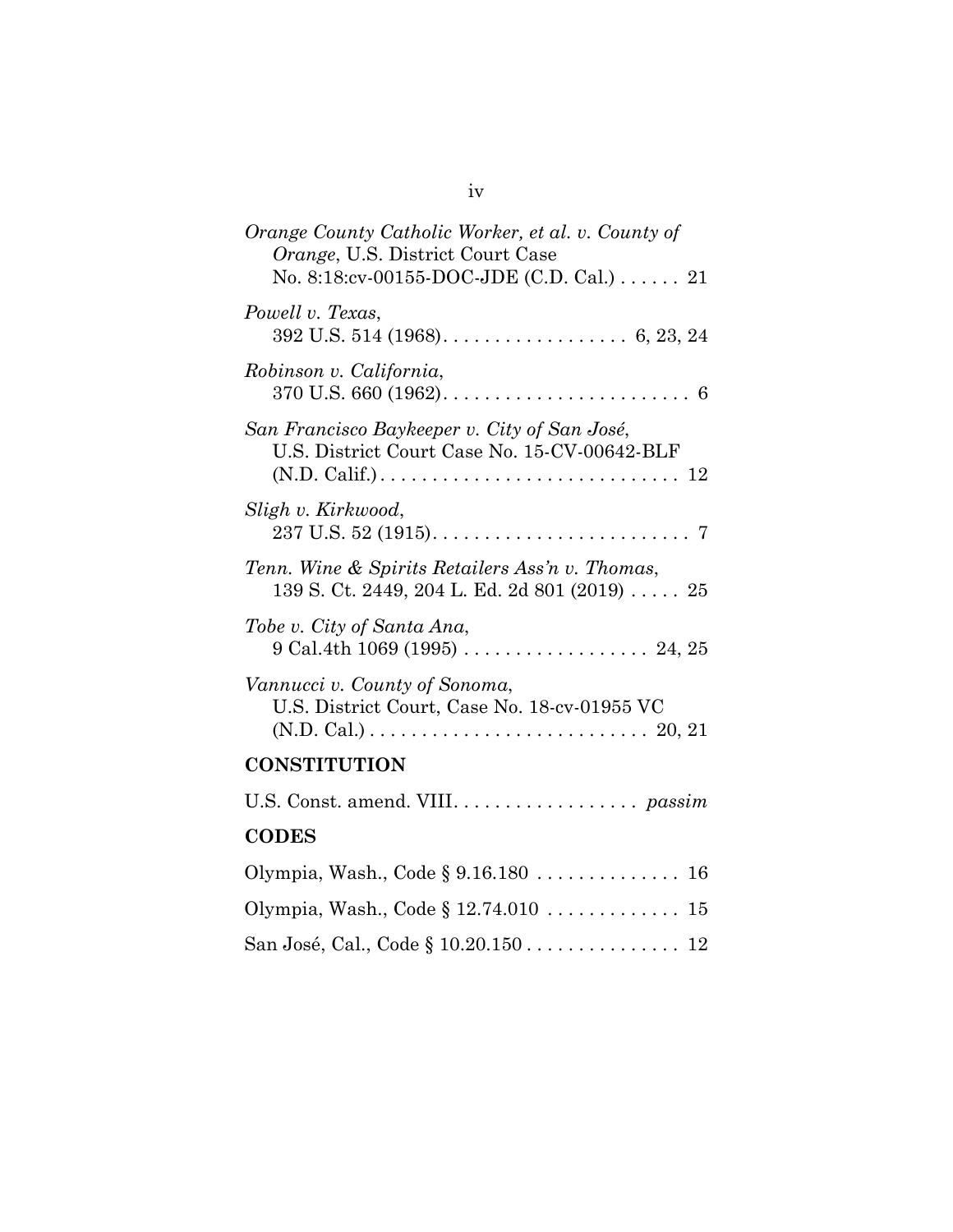|  | Spokane, Wash., Code $\S$ 12.02.1000, <i>et seq.</i> $\dots$ 10 |  |
|--|-----------------------------------------------------------------|--|
|  |                                                                 |  |

# **OTHER AUTHORITIES**

| Annual Homeless Report & Homeless Emergency<br>Assistance Program (Oct. 22, 2018),<br>http://www.sanjoseca.gov/documentcenter/view                                                                                                                  |  |
|-----------------------------------------------------------------------------------------------------------------------------------------------------------------------------------------------------------------------------------------------------|--|
|                                                                                                                                                                                                                                                     |  |
| City of San Jose Homeless Census & Survey (2019),<br>at https://www.sanjoseca.gov/DocumentCenter/                                                                                                                                                   |  |
| Comito, Barbara, Union Gospel Mission, "Cleaning<br>Up Homeless Encampments," UGM (blog), 5<br>June 2019, https://blog.uniongospelmission.org/<br>the-impact/cleaning-up-homeless-encampments                                                       |  |
| "Downtown & Northeast Community Court Eligible<br>Offenses" at Spokane Municipal Court website,<br>https://static.spokanecity.org/documents/munic<br>ipalcourt/therapeutic/community-court/commun<br>ity-court-eligible-offenses-2017-12-11.pdf $8$ |  |
| Epperly, Emma, "Booby trap injures city worker<br>cleaning out illegal camp," The Spokesman-<br>Review, 8 Aug. 2019, https://www.spokesman.<br>com/stories/2019/aug/28/booby-trap-injures-city-<br>worker-cleaning-out-illega/ 11                   |  |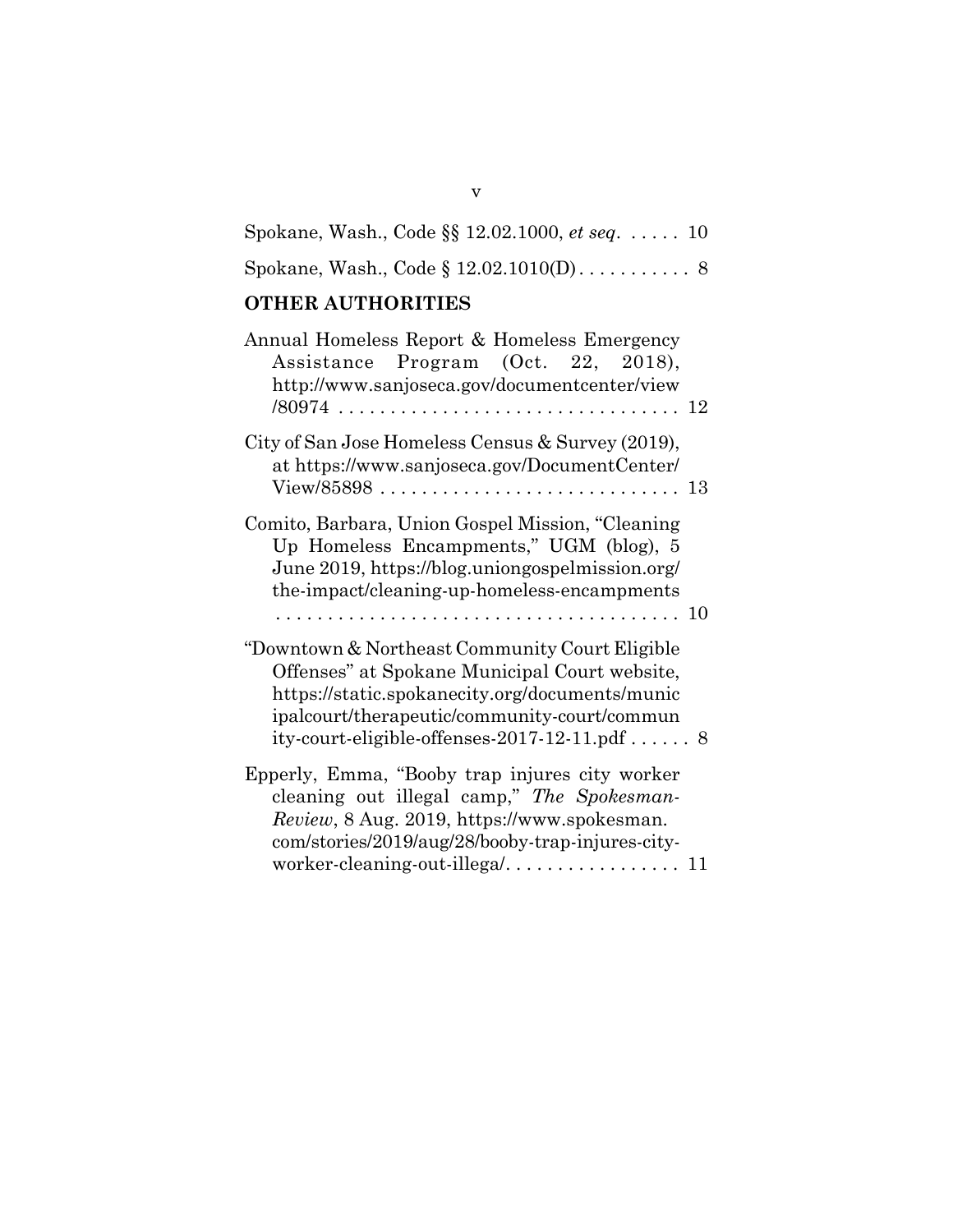| "Homeless Census Survey, Comprehensive Report,"   |
|---------------------------------------------------|
| Santa Clara County (2019), pp. 25-26 at           |
| https://www.sccgov.org/sites/osh/Continuumof      |
| Care/ReportsandPublications/Documents/2015        |
| %20Santa%20Clara%20County%20Homeless%             |
| 20Census%20and%20Survey/2019%20SCC%20             |
| Homeless%20Census%20and%20Survey%20Re             |
|                                                   |
|                                                   |
| https://www.nbcbayarea.com/news/local/Homeless-   |
| Camp-Near-East-Oakland-School-Sparks-             |
| Backlash-558377631.html  4                        |
|                                                   |
| https://www.sanjoseca.gov/DocumentCenter/View/    |
|                                                   |
| https://www.theatlantic.com/health/archive/2019/  |
| 03/typhus-tuberculosis-medieval-diseases-         |
|                                                   |
|                                                   |
| Roley, Amanda, KREM 2 Spokane News, "City of      |
| Spokane launches project to coordinate homeless   |
| camp clean-ups," 5 Feb. 2019,                     |
| https://www.krem.com/article/news/local/city-of-  |
| spokane-launches-project-to-coordinate-           |
| homeless-camp-clean-ups/293-5d95345d-4de0-        |
|                                                   |
|                                                   |
| Spokane City Council "Briefing Paper and Fiscal   |
| Note" regarding SMC §§ 12.02.1000, et seq.,       |
| available at https://static.spokanecity.org/docum |
| ents/citycouncil/advance-agendas/2018/04/city-    |
| council-advance-agenda-2018-04-30.pdf  10         |
|                                                   |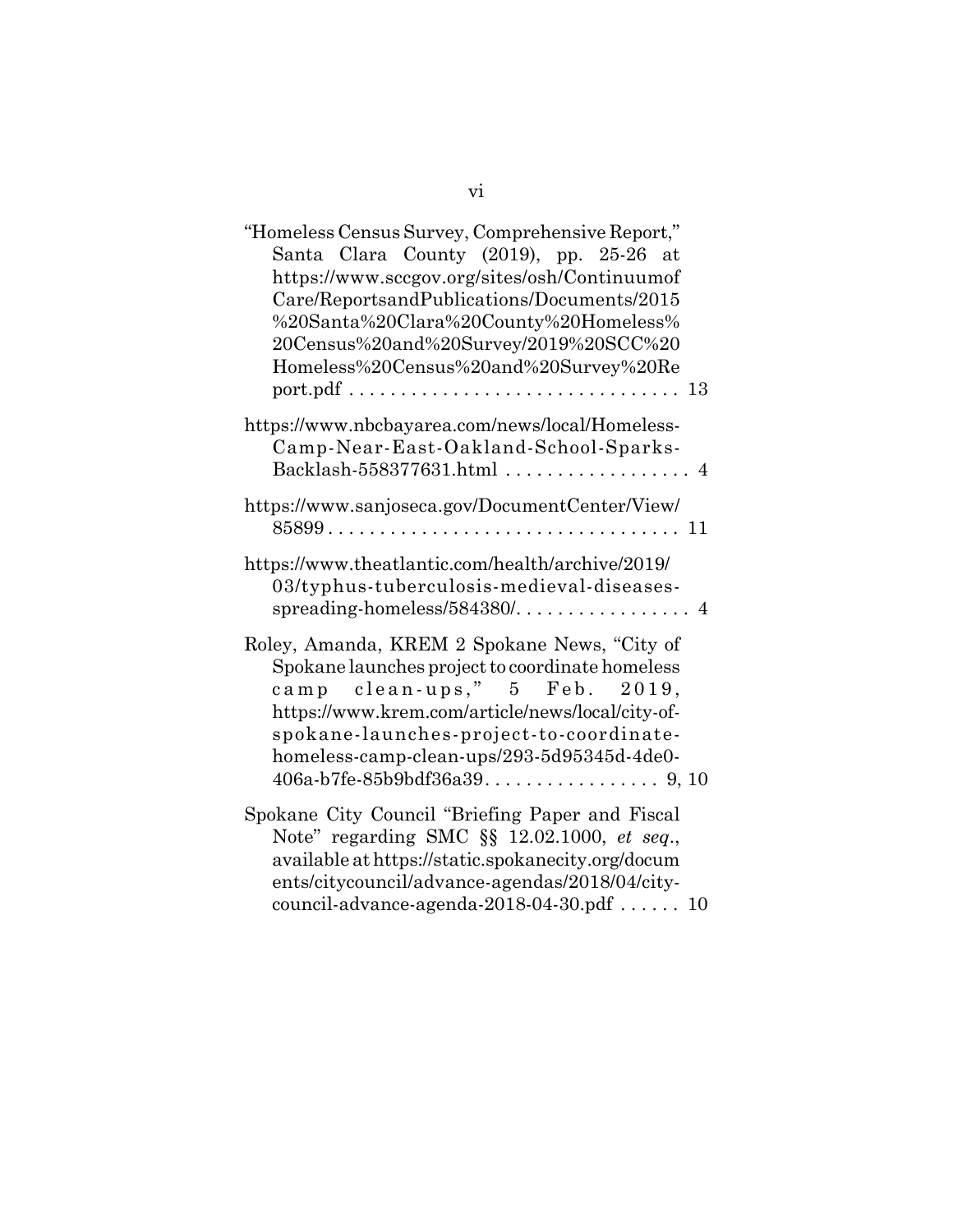| Spokane Municipal Court, "City of Spokane        |
|--------------------------------------------------|
| Community Court" brochure at                     |
| https://my.spokanecity.org/courts/municipal-     |
|                                                  |
| "The Annual Homeless Assessment Report to        |
| Congress," U.S. Department of Housing and        |
| Urban Development (Dec. 2018), at                |
| https://files.hudexchange.info/resources/docum   |
|                                                  |
| Union Gospel Mission: Our Doors Are Open," 22    |
| April 2019, https://blog.uniongospelmission.org/ |
| the-impact/union-gospel-mission-our-doors-are-   |
|                                                  |
|                                                  |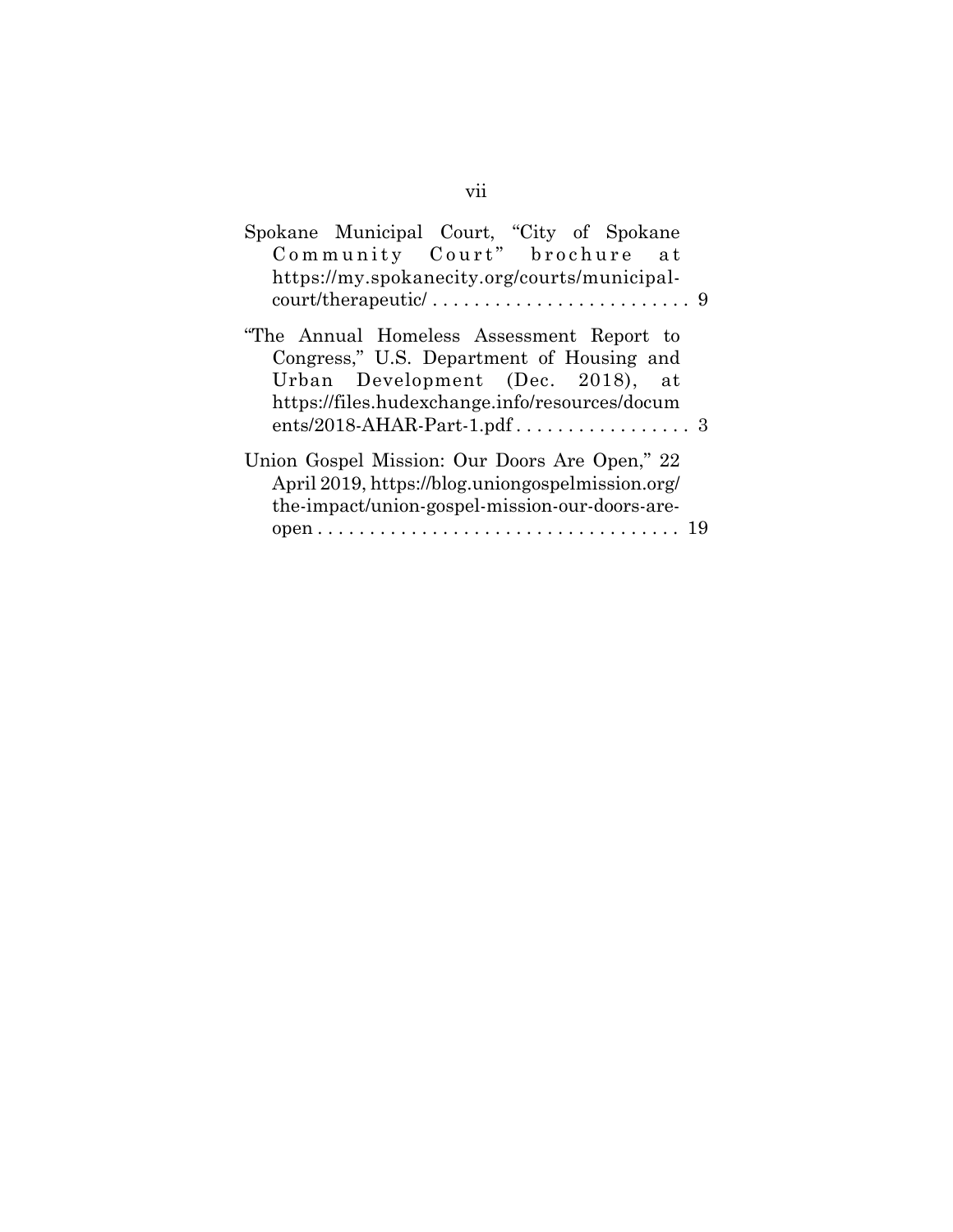#### **INTERESTS OF** *AMICI CURIAE*<sup>1</sup>

 Established in 1935, the International Municipal Lawyers Association ("IMLA") is the oldest and largest association of attorneys representing United States municipalities, counties, and special districts. IMLA's mission is to advance the responsible development of municipal law through education and advocacy by providing the collective viewpoint of local governments around the country on legal issues before state and federal appellate courts.

The National League of Cities ("NLC") is the country's largest and oldest organization serving municipal governments and represents more than 19,000 cities and towns in the United States. NLC advocates on behalf of cities on critical issues that affect municipalities and warrant action.

The National Association of Counties ("NACo") is the only national organization that represents county governments in the United States. NACo provides essential services to the nation's 3,069 counties through advocacy, education, and research.

The International City/County Management Association ("ICMA") is a nonprofit professional and educational organization of over 9,000 appointed chief

<sup>1</sup> Pursuant to Supreme Court Rule 37.6, *amici curiae* state that no counsel for any party authored this brief in whole or in part, and no entity or person aside from counsel for amicus curiae made any monetary contribution toward the preparation and submission of this brief. Pursuant to Supreme Court Rule 37.2, *amici curiae* state that counsel for all parties received notice and have consented to the filing of this brief.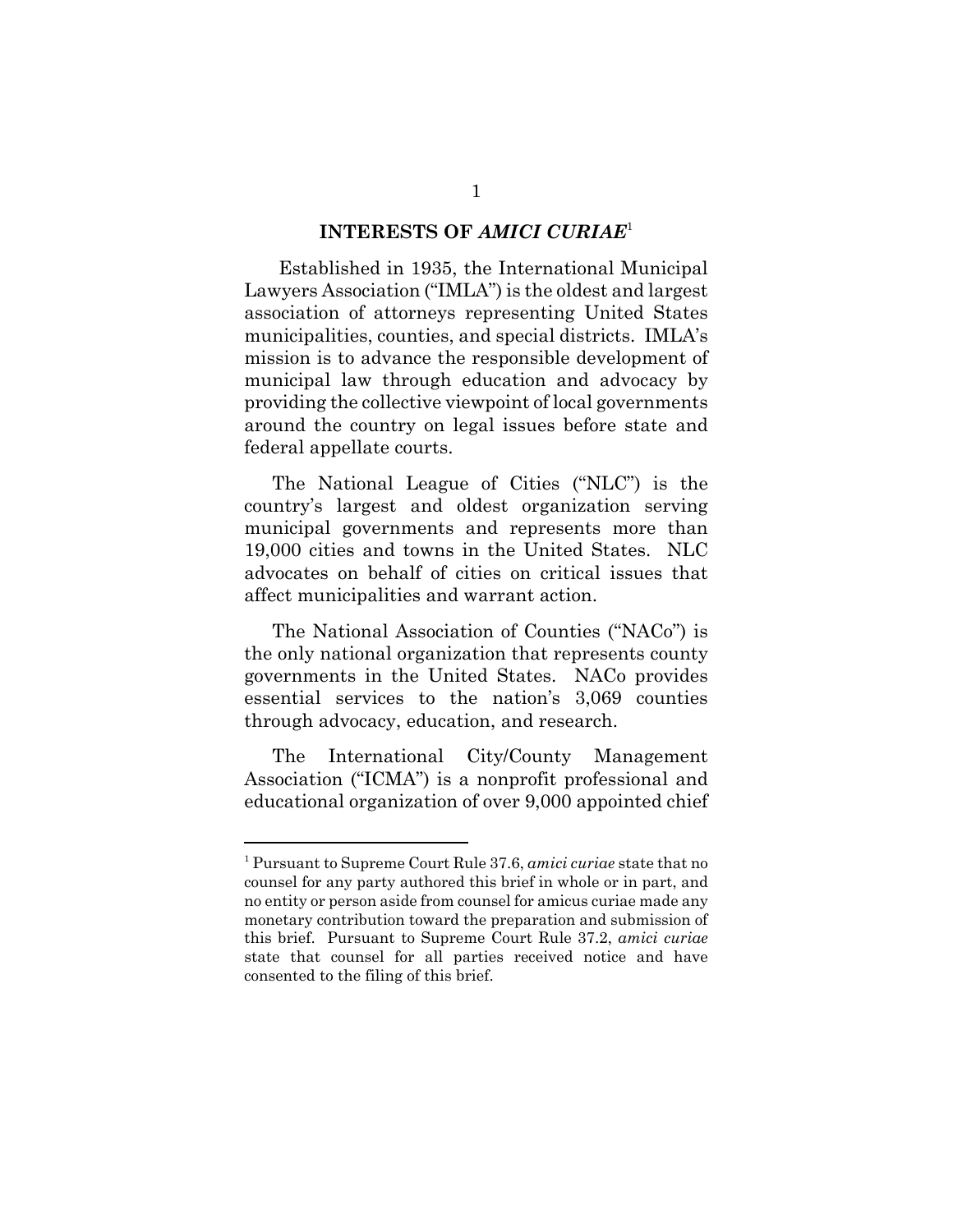executives and assistants serving cities, counties, towns, and regional entities. ICMA's mission is to create excellence in local governance by advocating and developing the professional management of local governments throughout the world.

The Washington State Association of Municipal Attorneys ("WSAMA") is a non-profit organization of municipal attorneys in Washington State representing the over 280 municipalities throughout the state.

The Washington Association of Sheriffs and Police Chiefs ("WASPC") is a non-profit representing management personnel from Washington State law enforcement agencies, including county sheriffs, city and town police chiefs, executives of the Washington State Patrol and Department of Corrections, and representatives of federal and tribal law enforcement agencies. WASPC's mission is to foster collaboration among law enforcement executives to enhance public safety. It develops industry best practices and standards, including a comprehensive approach to homelessness.

The Washington State Sheriffs Association ("WSSA") represents the 39 elected Sheriffs of Washington State. WSSA's mission is to promote ethics, professionalism, leadership development, training, and dialogue among its members and the law enforcement community.

The decision in *Martin v. City of Boise*, 920 F.3d 584 (9th Cir. 2019), is of significant concern to local governments nationwide and represents an unwarranted departure from established law in its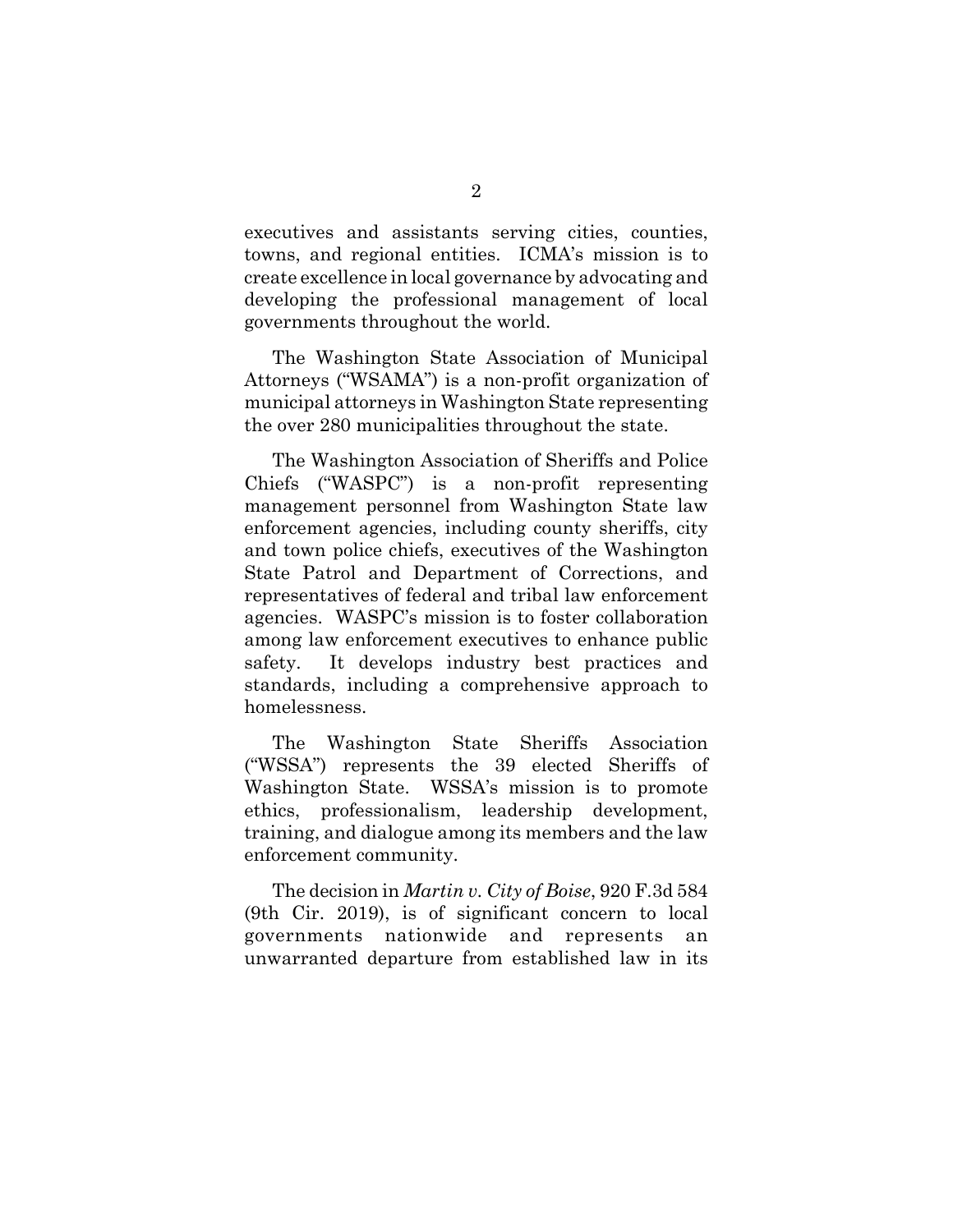application of the Eighth Amendment to invalidate a municipal ordinance banning anyone from camping on public property. The broad pronouncements in that decision unduly impinge on local governments' authority to exercise their police powers to protect the public and public property from risks to health and safety. The court imposes impracticable requirements on local governments working to address the homeless issue. In addition, *Martin*'s overbroad, and at times contradictory, language creates confusion for local governments as they try to interpret and apply the decision as they serve homeless individuals and others in their communities.

### **SUMMARY OF ARGUMENT**

According to U.S. Department of Housing and Urban Development statistics, 552,830 people experienced homelessness in the United States on a single day in January 2018; 35% of them reside in the Ninth Circuit.<sup>2</sup> The reasons for homelessness are multi-fold, including the financial crisis of 2008, rising housing costs, mental illness, drug and alcohol abuse, and unemployment. A number of sub-populations make-up the homeless, including families; those suffering from alcoholism, drug addiction, and mental illness; and the chronically homeless. Approaches to address homelessness have evolved over time. It is no longer seen solely as a criminal law enforcement problem. Nor is it simply a housing issue, given that

<sup>&</sup>lt;sup>2</sup> "The Annual Homeless Assessment Report to Congress," U.S. Department of Housing and Urban Development (Dec. 2018), pp. 10, 14 at https://files.hudexchange.info/resources/documents/2018- AHAR-Part-1.pdf.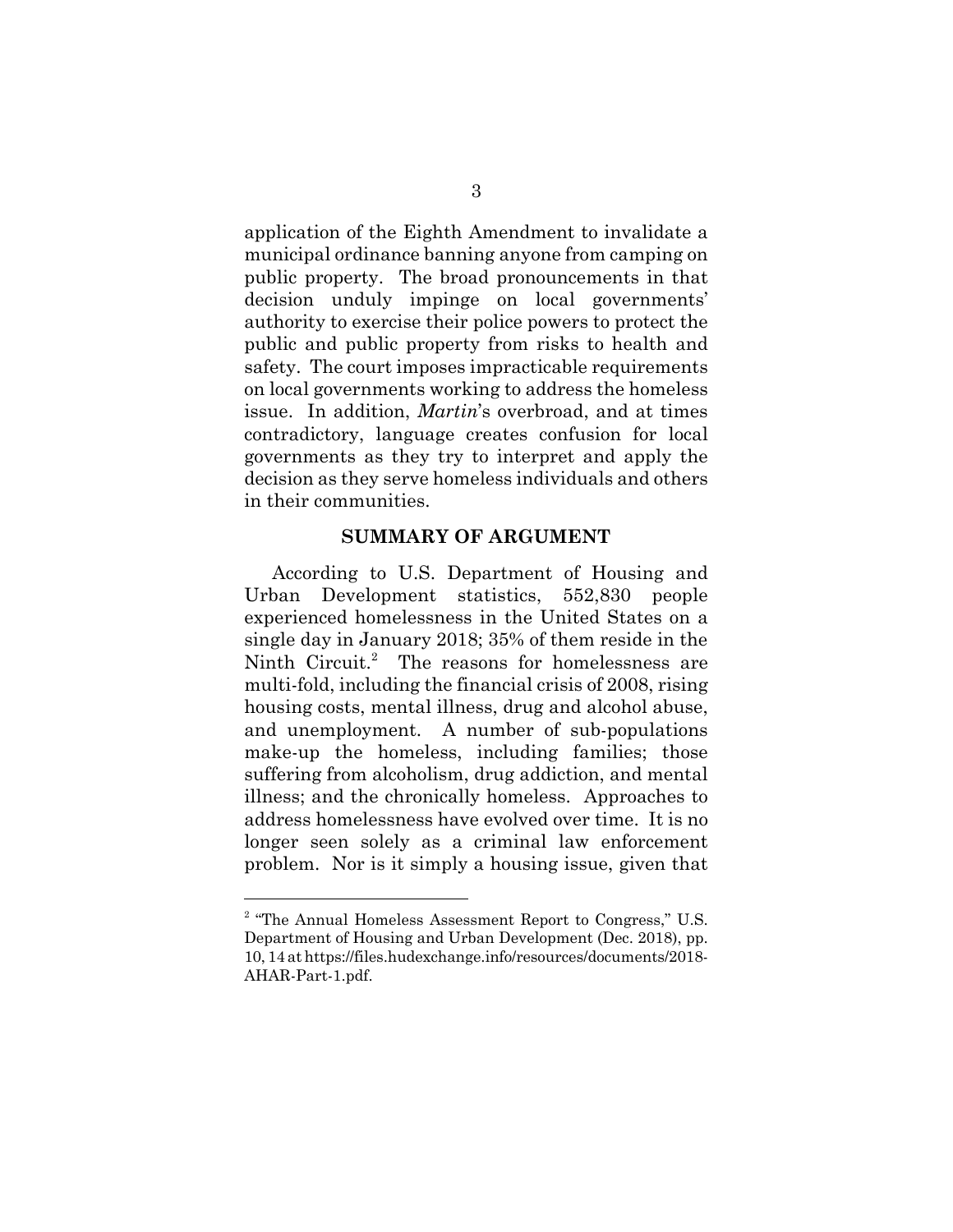many homeless individuals require services beyond housing. Local governments are devoting significant resources to these seemingly intractable problems, taking different approaches depending on the situations in their communities.

Local governments have limited resources, however. While working to ease the plight of homeless individuals, local governments are also dealing with negative consequences of large numbers of people camping on public property. These impacts include public health and safety problems: unmanaged human waste, garbage, discarded drug paraphernalia, camping fires, blocked sidewalks and open spaces, and blight. Encampments are frequently marked by outbreaks of contagious diseases, vermin, and crime.<sup>3</sup> Nearby residents and businesses complain that these problems negatively affect the community and render some public property unusable by the general public.<sup>4</sup>

In *Martin v. City of Boise*, 920 F.3d 584 (9th Cir. 2019), the Ninth Circuit applied the Eighth Amendment proscription on cruel and unusual punishment well beyond what the Constitution's framers intended or how it has been interpreted by this Court. Further, *Martin* improperly restricts local governments' ability to exercise their broad police powers to safeguard the health, safety, and welfare of their communities. Not only is the decision confusing, but it is unworkable as a practical matter. The difficult

<sup>&</sup>lt;sup>3</sup> See https://www.theatlantic.com/health/archive/2019/03/typhustuberculosis-medieval-diseases-spreading-homeless/584380/.

<sup>4</sup> *See* https://www.nbcbayarea.com/news/local/Homeless-Camp-Near-East-Oakland-School-Sparks-Backlash-558377631.html.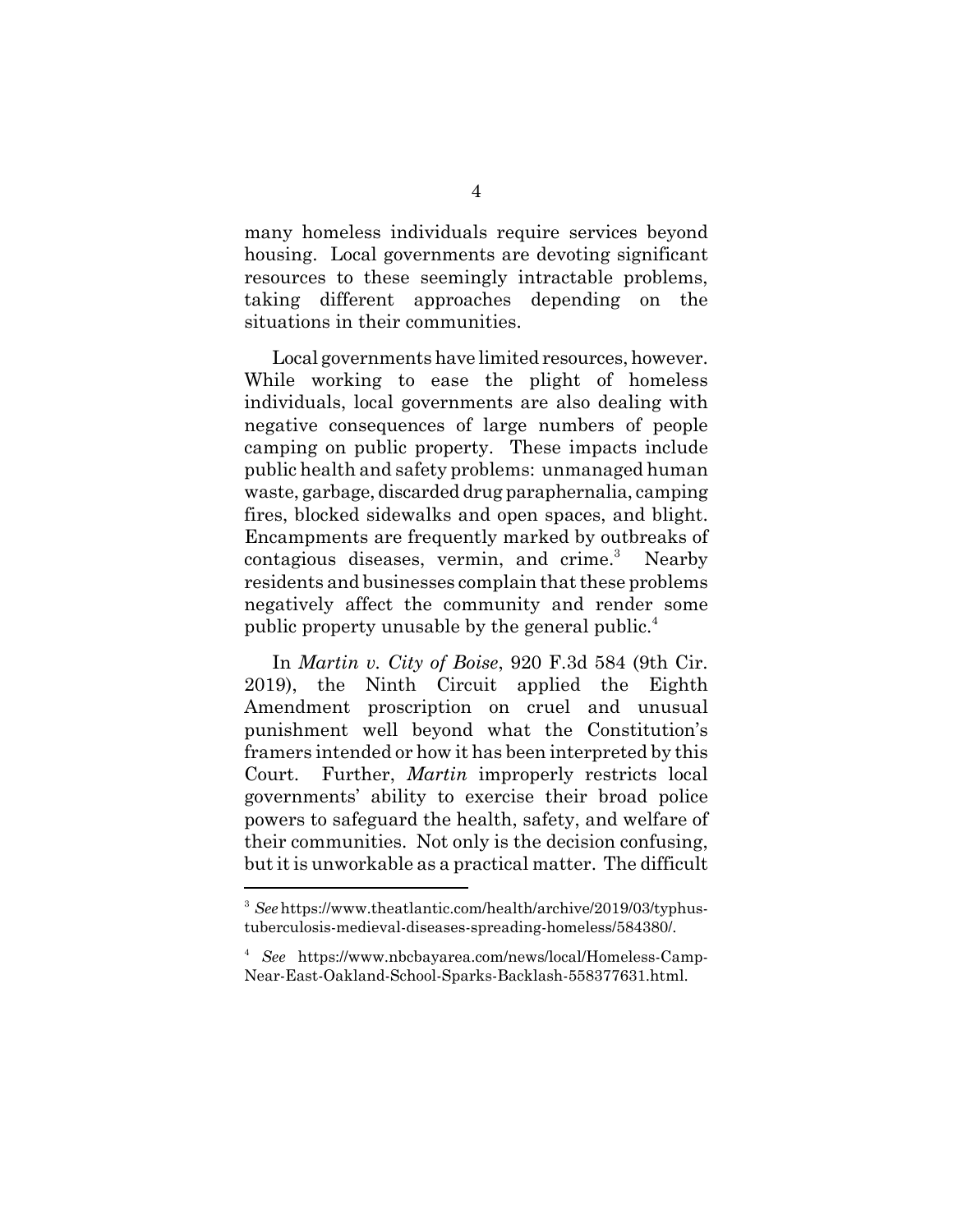issue of homelessness is better left to local policymakers to determine the most appropriate responses rather than to the judiciary.

There is no question that more needs to be done to address the root causes of homelessness, ensure that all have adequate shelter, and remedy unsafe living conditions. At the same time, local governments are responsible for the health and safety of all their constituents. Local governments need more tools, not fewer, to deal with these challenges. The *Martin* decision constrains local governments' ability to address one of the most challenging problems they face.

#### **ARGUMENT**

**I. Review Should Be Granted Because the Ninth Circuit Improperly Expands the Reach of the Eighth Amendment and Impinges on the Broad Police Powers of Local Governments** 

## **A. The** *Martin* **Court Improperly Extends the Eighth Amendment**

In *Martin*, the Ninth Circuit applied the Eighth Amendment beyond how it has ever been interpreted by this Court. "[E]very decision of this Court considering whether a punishment is 'cruel and unusual' within the meaning of the Eighth and Fourteenth Amendments has dealt with a criminal punishment." *Ingraham v. Wright*, 430 U.S. 651, 666 (1977). The Eighth Amendment is rarely used to limit the scope of conduct that can be punished, and in those rare cases, it is "to be applied sparingly." *Id*. at 667.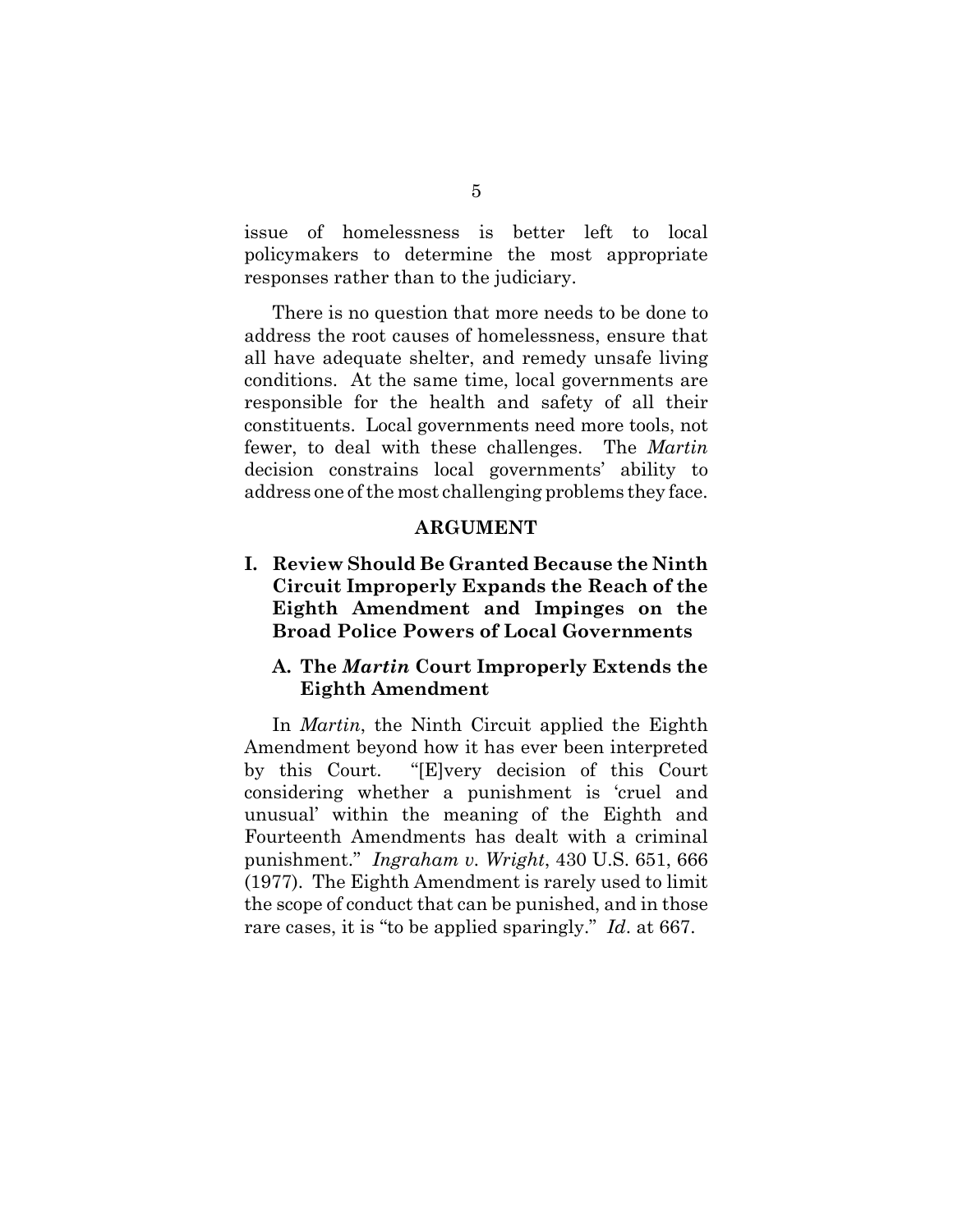By contrast, the *Martin* court proceeded on the premise that ordinances making it a misdemeanor to camp on public property criminalize an unavoidable consequence of the status of being homeless. It concluded the Eighth Amendment "bars a city from prosecuting people criminally for sleeping outside on public property when those people have no home or other shelter to go to." *Martin*, 920 F.3d at 603. In so doing, the Ninth Circuit expanded the Eighth Amendment to include the mere citation of individuals for violations of anti-camping ordinances: "For those rare Eighth Amendment challenges concerning the state's very power to criminalize particular behavior or status, then, a plaintiff need demonstrate *only the initiation of the criminal process against him, not a conviction*." *Id.* at 614 (emphasis added).

The *Martin* court purported to base its decision on a plurality opinion of this Court in *Powell v. Texas*, 392 U.S. 514 (1968), and on *Jones v. City of Los Angeles*, 444 F.3d 118 (9th Cir. 2006), *vacated*, 505 F.3d 1006 (9th Cir. 2007), even though the latter opinion was vacated and is not binding. *Martin* expands without any legal justification this Court's more limited holding in *Robinson v. California*, 370 U.S. 660, 666-67 (1962), that the Eighth Amendment prohibits criminalizing the condition of drug addiction when a person does not also engage in the conduct of possessing or using drugs. As Judge Smith articulated in explaining why the Ninth Circuit should re-hear the case *en banc*, the *Martin* court's ruling is inconsistent with *Ingraham* and takes the Ninth Circuit "far afield" from the purpose of the Eighth Amendment. *Martin*, 920 F.3d at 599.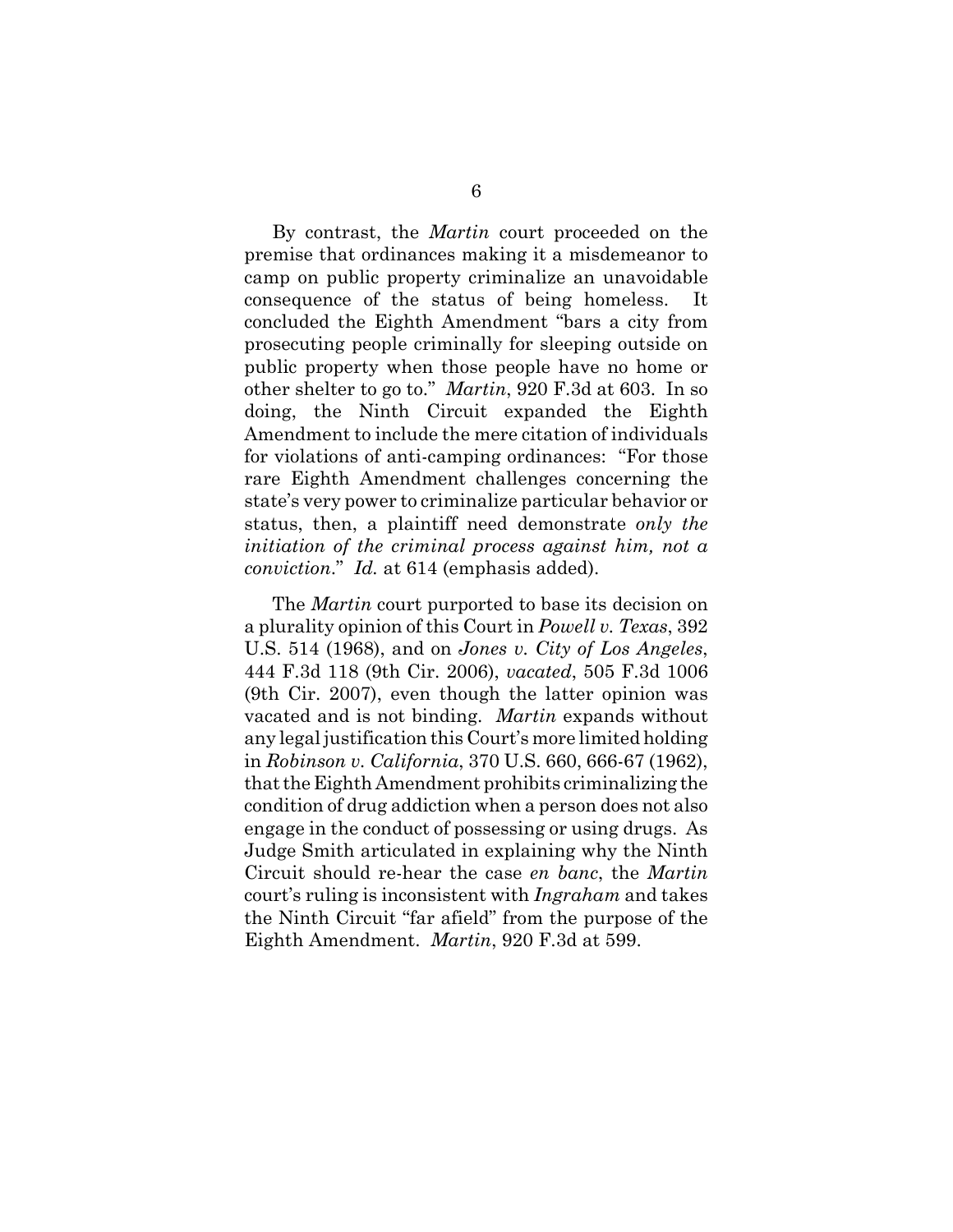### **B.** *Martin* **Hampers Local Governments' Ability to Protect Their Communities**

The Ninth Circuit's opinion in *Martin* disregards public health and safety impacts of homeless encampments as well as the power and responsibility of local governments to address those problems. The decision thus impinges on the well-established police powers reserved to states and local governments.

This Court has long upheld the broad authority of state and local governments to exercise their police powers. For example, in *Eubank v. City of Richmond*, 226 U.S. 137 (1912), the Court explained the broad reach of municipal police powers, which extend "not only to regulations which promote the public health, morals, and safety, but to those which promote the public convenience or the general prosperity." *Id*. at 142. In addition, "'[i]t is the most essential of powers, at times the most insistent, and always one of the least limitable of the powers of government.'" *Id*. at 142-43 (quoting *District of Columbia v. Brooke*, 214 U.S. 138, 149 (1909)). This Court continued that "[g]overnmental power must be flexible and adaptive." *Eubank*, 226 U.S. at 143. *Accord Kovacs v. Cooper*, 336 U.S. 77, 83 (1949) ("The police power of a state extends beyond health, morals and safety, and comprehends the duty, with constitutional limitations, to protect the wellbeing and tranquility of a community"); *Sligh v. Kirkwood*, 237 U.S. 52, 58-59 (1915) ("The limitations upon the police power are hard to define, and its farreaching scope has been recognized in many decisions of this court"; "The police power, in its broadest sense, includes all legislation and almost every function of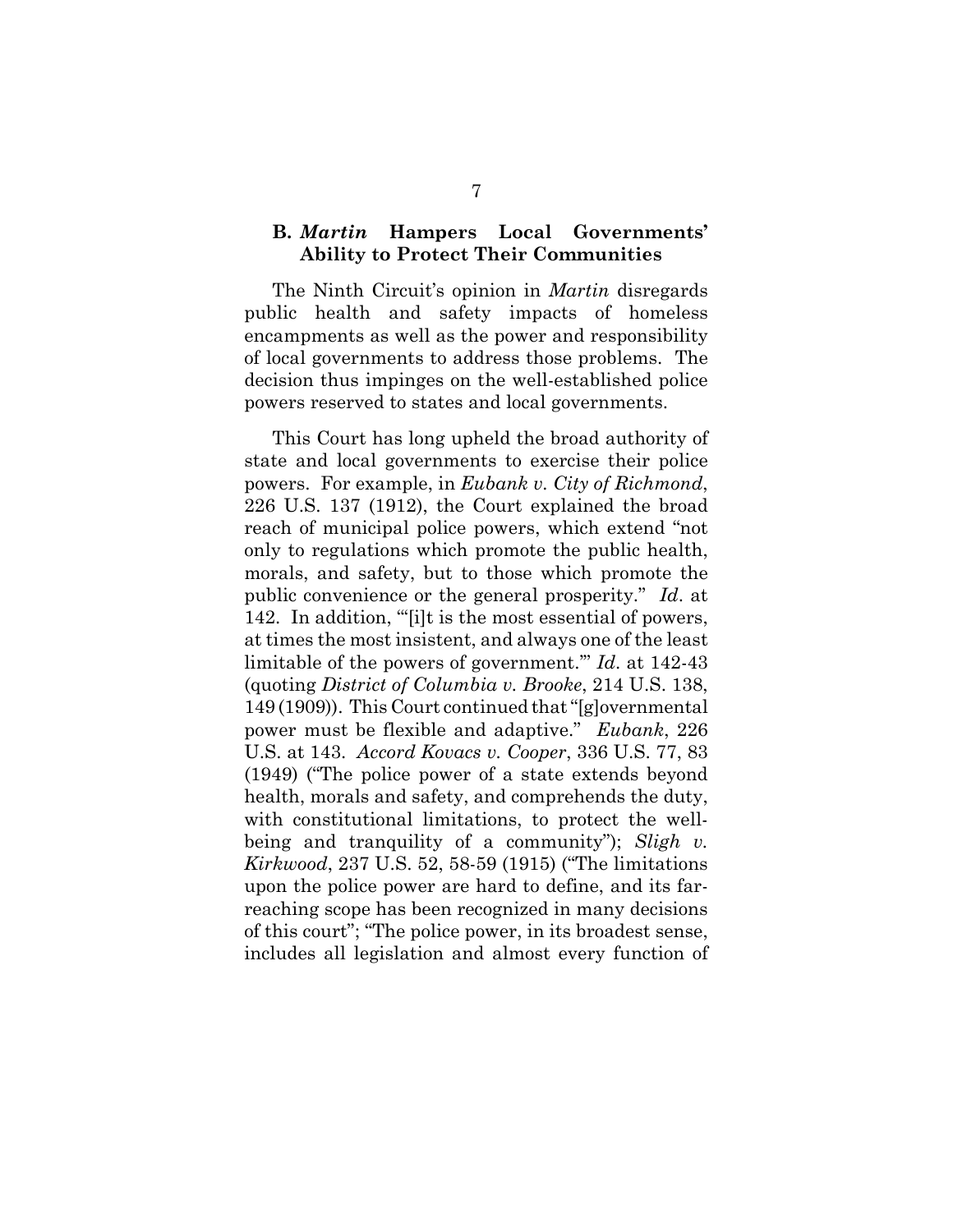civil government"). Moreover, local governments have "great latitude under their police powers to legislate as to the protection of the lives, limbs, health, comfort, and quiet of all persons." *Gonzales v. Oregon*, 546 U.S. 243, 270 (2006) (quotations and citations omitted).

The Ninth Circuit ruling limits and, in some cases, eliminates the tool of criminal sanctions from local governments as they work to protect the health, safety, and welfare of the public. Below are some examples of the impact of *Martin* on municipalities.

#### **1. Spokane, Washington**

The *Martin* decision seriously undermines Spokane's ability to connect unsheltered individuals with social services through its jail alternative court system. Spokane's Municipal Court established a Community Court docket, a criminal justice initiative addressing low level non-violent misdemeanor crimes. The list of Community Court eligible offenses includes misdemeanors such as disorderly conduct, open consumption, urinating/defecating in public, sidewalk sitting/lying, and unauthorized camping on public property.<sup>5</sup>

Jail is not the mission of Community Court. Rather, individuals cited for eligible offenses such as illegal camping are referred directly to Community Court, where they access social services while they

<sup>5</sup>*See* "Downtown & Northeast Community Court Eligible Offenses" at Spokane Municipal Court website, https://static.spokanecity.org/ documents/municipalcourt/therapeutic/community-court/commun ity-court-eligible-offenses-2017-12-11.pdf. *See* Spokane, Wash., Code § 12.02.1010(D).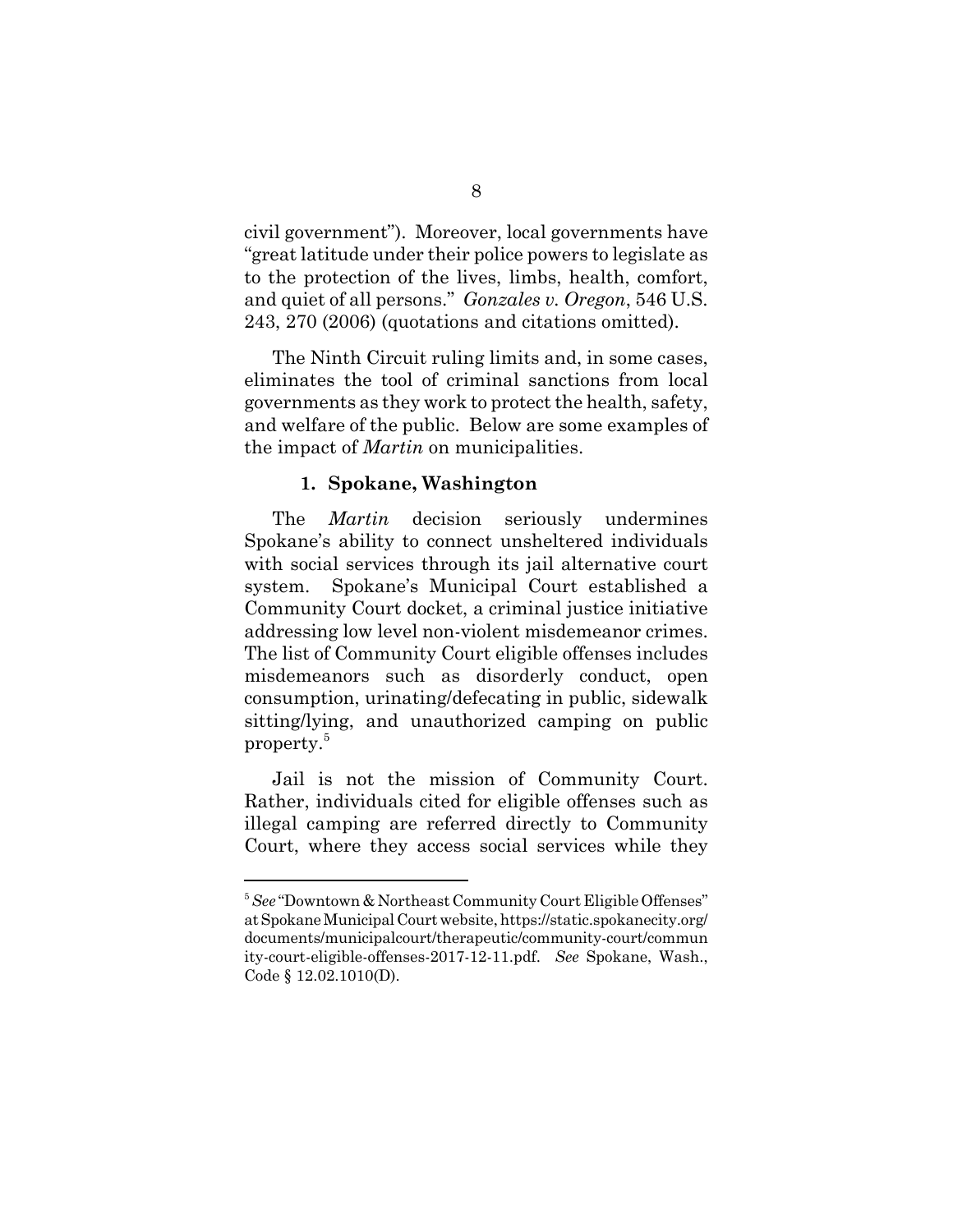commit to community service. Community Court works with social service providers who connect defendants with a range of services, including assistance with food, clothing, health care and insurance, education and job training, behavioral health, and government assistance.<sup>6</sup> The *Martin* decision prevents Spokane from issuing the criminal citations that require participation in these services. It consequently seriously impairs Spokane's ability to connect individuals needing vital services through its Community Court, which has a proven track record. This situation underscores how local policymakers are better situated than federal courts to determine the most effective approaches to these problems.

Further, Spokane has a significant government interest in using the criminal process to connect homeless illegal campers with Community Court services to help deter illegal encampments. Encampments present public health and safety risks to the public at large and campers themselves, and addressing them requires significant public resources. These risks arise from uncontained fires; improper disposal of solid waste, including feces and hypodermic needles; and other problems. In 2018, Spokane received approximately 500 reports of homeless camps, which cost approximately  $$100,000$  to clean up.<sup>7</sup>

<sup>6</sup> *See* Spokane Municipal Court, "City of Spokane Community Court" brochure at https://my.spokanecity.org/courts/municipalcourt/therapeutic/.

<sup>7</sup> *See* Roley, Amanda, KREM 2 Spokane News, "City of Spokane launches project to coordinate homeless camp clean-ups," 5 Feb. 2019, accessed 5 Sept. 2019, https://www.krem.com/article/news/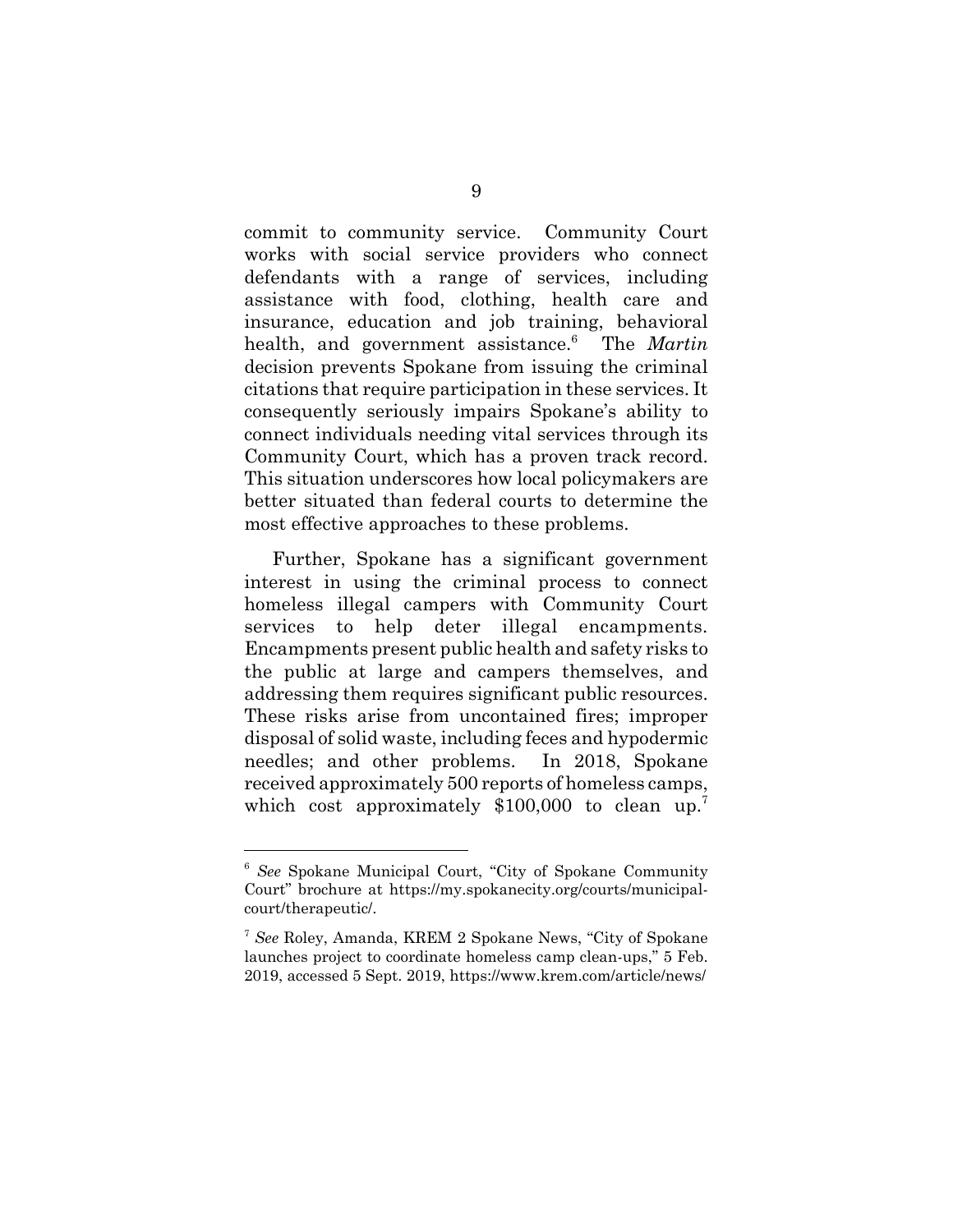Cleanup teams include Spokane Department of Code Enforcement employee crews, law enforcement officers, and hauling/dump trucks.<sup>8</sup> An estimated 1,000 pounds of garbage per day is hauled out of homeless encampments in Spokane.

The public health and safety risks of these encampments include uncontained fires; improper disposal of solid waste, including feces and hypodermic needles; and damage to landscaping and critical infrastructure such as bridge abutments and streets.<sup>9</sup> At one encampment along the Spokane River, City staff recently found a garbage pit fifteen feet across and four feet deep, containing multiple five-gallon buckets filled with human feces. $10$ 

The increasing presence of improvised and other weapons at encampments poses yet another public safety risk, including to the safety of City cleanup crews. Almost all campers contacted reportedly conceal at least one knife and many have uncapped, used syringes. At one large encampment along the Spokane River, officers located multiple edged weapons,

local/city-of-spokane-launches-project-to-coordinate-homelesscamp-clean-ups/293-5d95345d-4de0-406a-b7fe-85b9bdf36a39.

<sup>8</sup> *See* Comito, Barbara, Union Gospel Mission ("UGM"), "Cleaning Up Homeless Encampments," UGM (blog), 5 June 2019, accessed 5 Sept. 2019, https://blog.uniongospelmission.org/the-impact/clean ing-up-homeless-encampments.

<sup>9</sup> *See* Spokane City Council "Briefing Paper and Fiscal Note" regarding Spokane, Wash., Code §§ 12.02.1000, *et seq*., available at https://static.spokanecity.org/documents/citycouncil/advanceagendas/2018/04/city-council-advance-agenda-2018-04-30.pdf.

<sup>10</sup> *See* Comito, *supra*, note 8.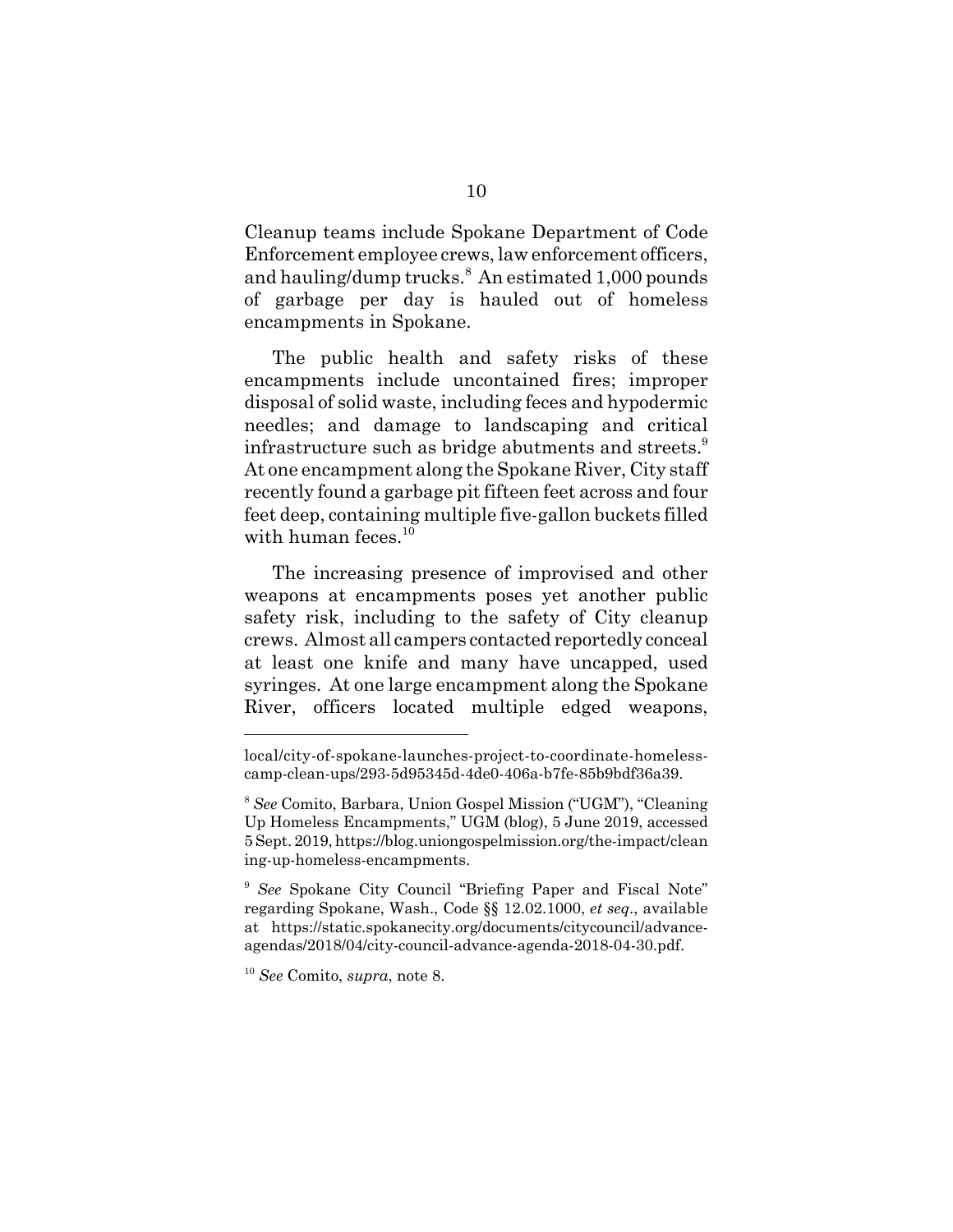including knives, hatchets, and arrows. One city employee assigned to a cleanup crew was injured when he stepped on a concealed board with nails driven through it used as a 'booby-trap' set up to protect an illegal marijuana grow at a camp site. Several such traps, resembling improvised spike strips, were laid around the camp and trails.<sup>11</sup>

#### **2. San José, California**

The City of San José, the tenth largest city in the country and home to over 6,000 homeless individuals, looks to criminal enforcement as a last resort, when outreach and warnings are ineffective in resolving unsanitary or dangerous conditions at homeless encampments. $^{12}$  This tool is particularly important when it comes to San José's prerogative to issue criminal citations to those, including the homeless, who trespass in its watershed areas. The other tools at the City's disposal—such as outreach to homeless individuals and maintaining fencing and other barriers—are not always effective.

Homeless camps have repeatedly arisen along the banks of Coyote Creek and the Guadalupe River. The resulting trash and human waste are especially problematic. Indeed, San José was sued in federal court because of the increased fecal bacterial and trash levels in these waterways and is under a federal court

<sup>11</sup> *See* Epperly, Emma, "Booby trap injures city worker cleaning out illegal camp," *The Spokesman-Review*, 8 Aug. 2019, accessed 5 Sept. 2019, https://www.spokesman.com/stories/2019/aug/28/boobytrap-injures-city-worker-cleaning-out-illega/.

<sup>12</sup> https://www.sanjoseca.gov/DocumentCenter/View/85899.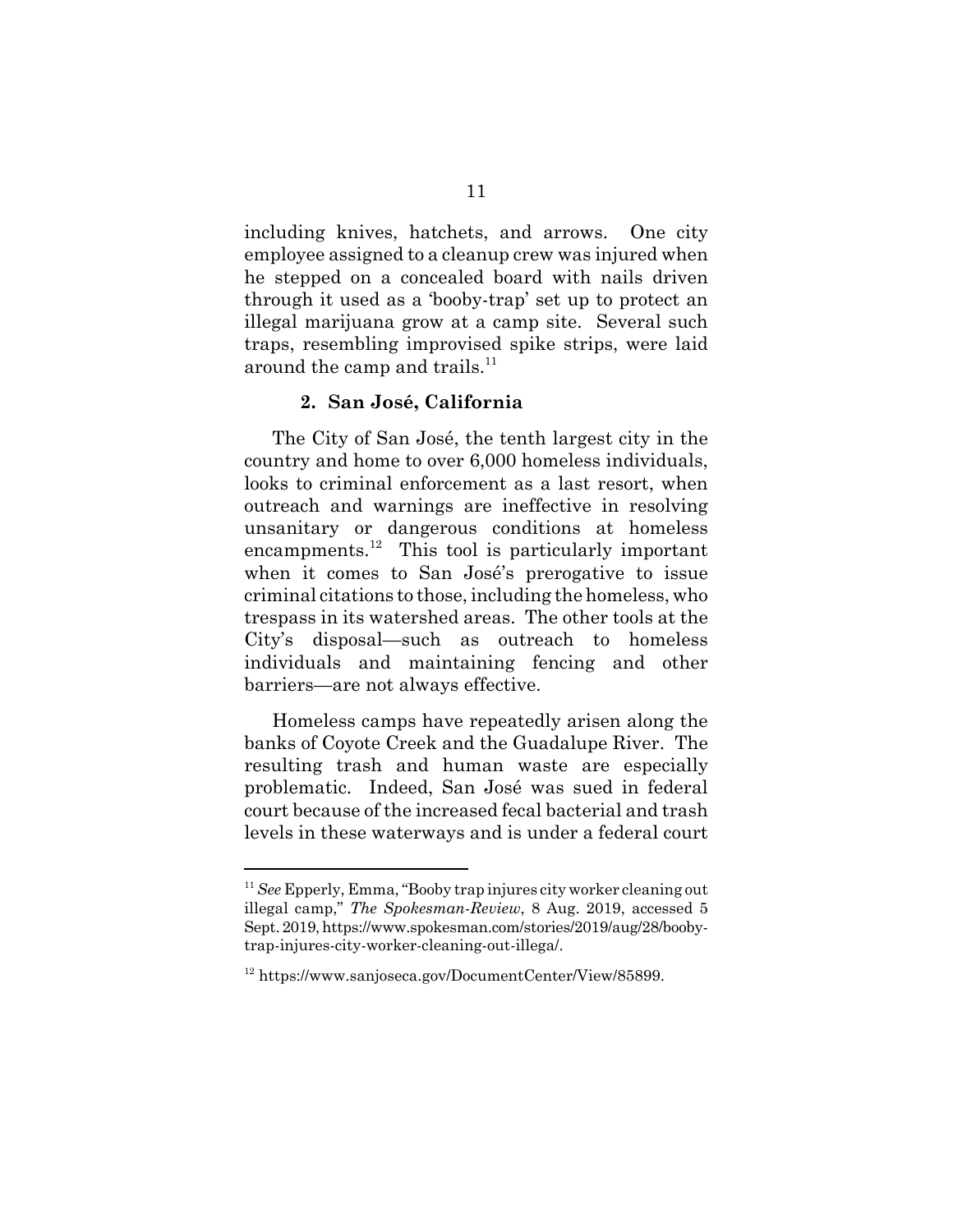consent decree to reduce those levels.<sup>13</sup> The allegations centered on violations of the Clean Water Act, and as a part of that consent decree, the City is to appropriate at least \$100 million to implement a Comprehensive Load Reduction Plan to meet the Fecal Indicator Bacteria load reduction standard.<sup>14</sup> In other words, the City must monitor and limit the amount of garbage and human waste that enter local waterways.

Various City departments—from police to fire to public works—regularly clear encampments, collect and dispose of garbage and hazardous materials, and maintain City infrastructure like damaged fencing and bridges.15 The City's municipal code prohibits anyone from trespassing in watershed areas, under penalty of fines and even jail time, and is a useful tool to prevent abuse of these sensitive areas.<sup>16</sup> In addition, more than a third of the fire calls to which San José's Fire Department responded in the last fiscal year were related to homeless individuals, including more than 40% of vegetation fires. Needless to say, fires represent a significant concern in California.

<sup>13</sup> *San Francisco Baykeeper v. City of San José*, U.S. District Court Case No. 15-CV-00642-BLF (N.D. Calif.).

<sup>14</sup> *Id*., Dkt. #51.

<sup>&</sup>lt;sup>15</sup> In its 2017-2018 fiscal year, San José removed 955 tons of garbage from homeless camps. More than 80 percent of that garbage was removed from waterways. Annual Homeless Report & Homeless Emergency Assistance Program (Oct. 22, 2018), http://www.sanjoseca.gov/documentcenter/view/80974.

<sup>&</sup>lt;sup>16</sup> San José, Cal., Code § 10.20.150.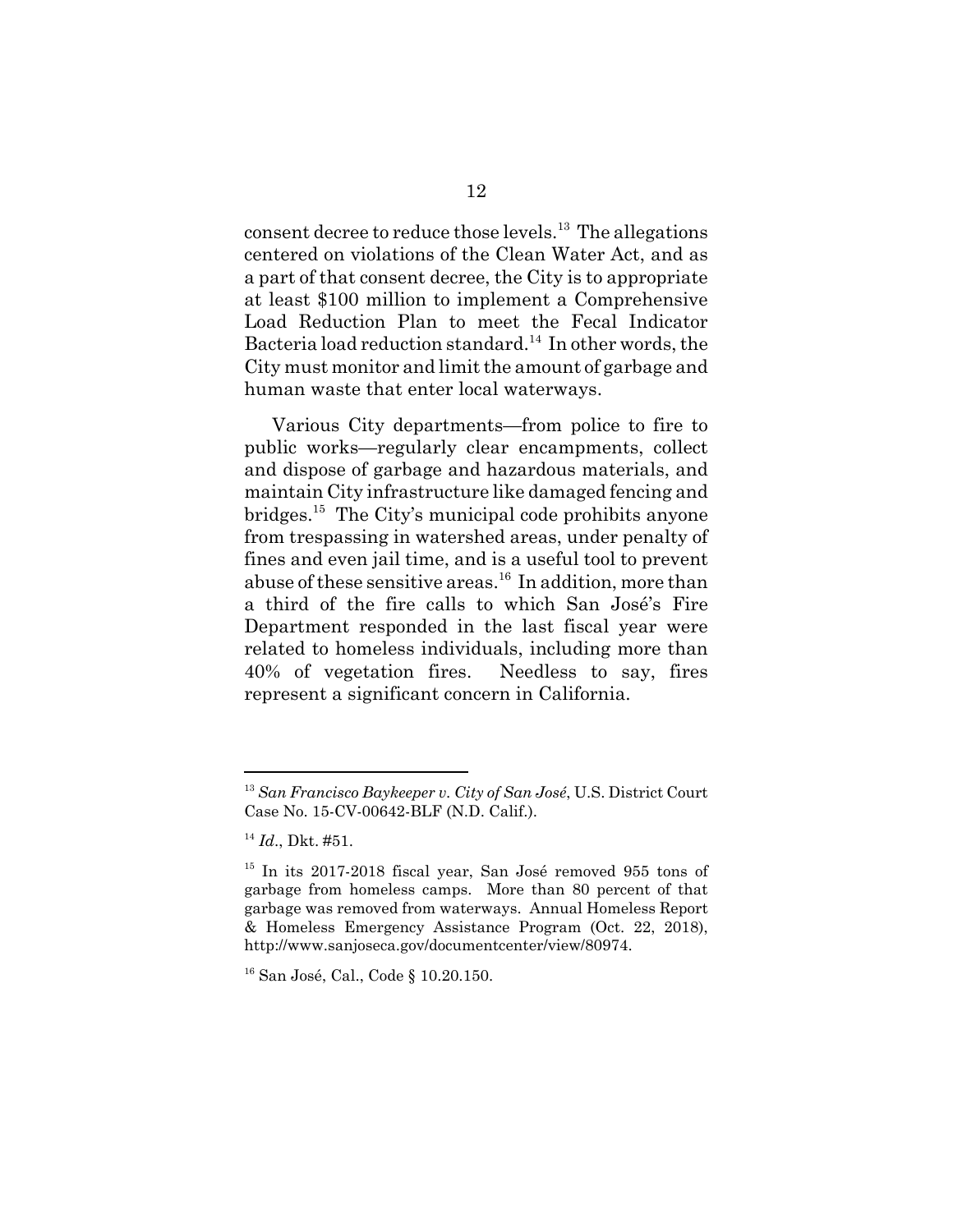San José works to assist people camping on public land and to address the problems that often result from homeless encampments. It dispatches multidisciplinary teams from its housing department, who speak with the homeless to understand their needs. These teams provide the homeless with information about housing and service options. City staff also assess environmental needs like trash and sanitation concerns. To protect public health and safety, as well as to comply with the federal consent decree, the City sometimes posts notices that a location must be cleaned up, advising people camping there that they must take their belongings and leave.

Despite San José's efforts to connect homeless individuals with supportive services, some refuse to move from encampments.<sup>17</sup> It is the City's experience that there is a population of long-term, chronically homeless who refuse housing, whether due to mental health issues; drug addiction; general opposition to government services; shelter restrictions on pets, drug or alcohol use; or other perceived limitations.<sup>18</sup> In some cases, homeless individuals who refuse services reestablish camps after the City has completed a cleanup or set up camp on other public property. In these circumstances, criminal sanctions for trespassing on

<sup>&</sup>lt;sup>17</sup> "Homeless Census Survey, Comprehensive Report," Santa Clara County (2019), pp. 25-26 at https://www.sccgov.org/sites/osh/Contin uumofCare/ReportsandPublications/Documents/2015%20Santa %20Clara%20County%20Homeless%20Census%20and%20Surve y/2019%20SCC%20Homeless%20Census%20and%20Survey%20 Report.pdf.

<sup>18</sup> *See* City of San Jose Homeless Census & Survey (2019), pp. 21- 22 at https://www.sanjoseca.gov/DocumentCenter/View/85898.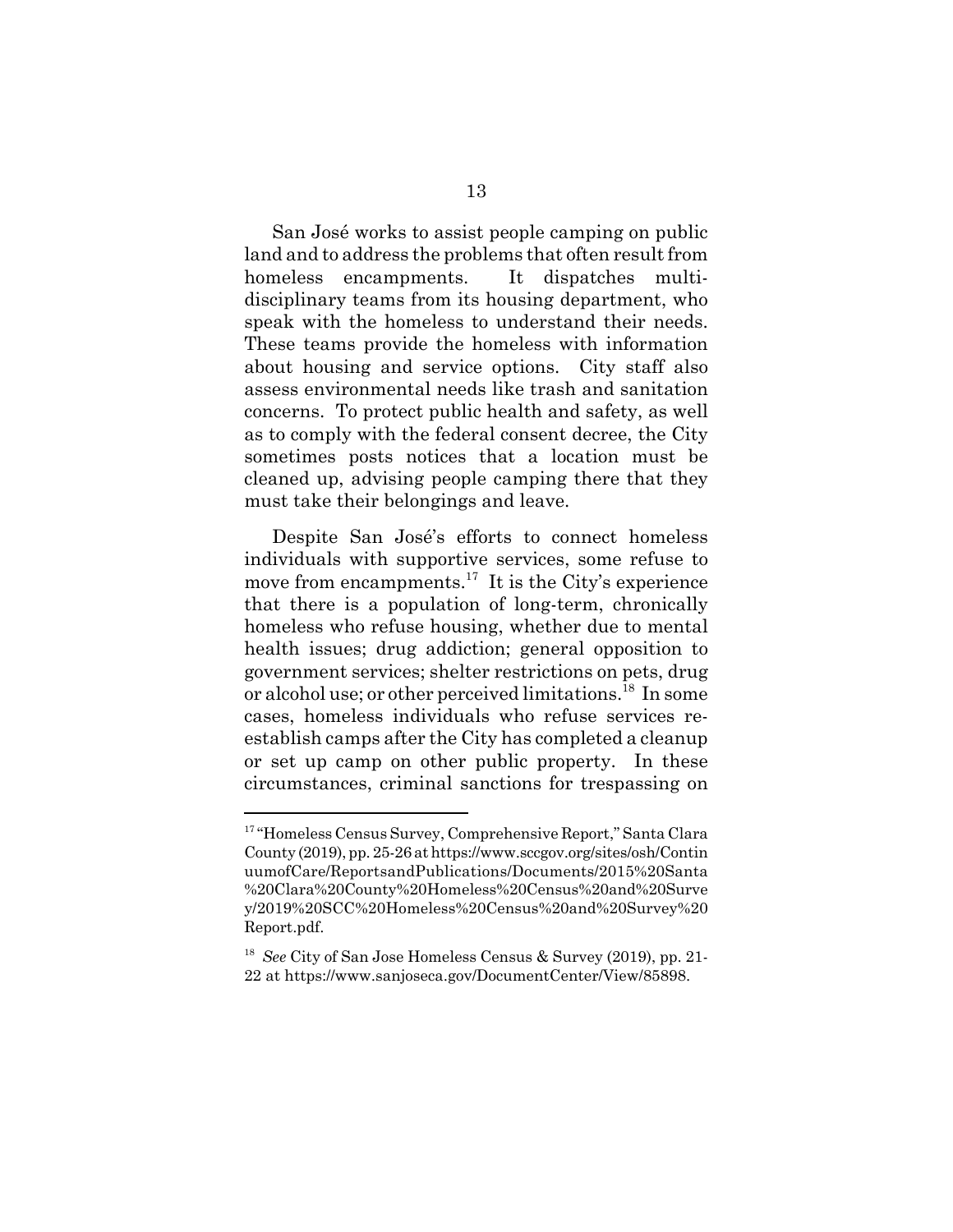public property are useful to ensure that an area remains clean and safe.

Yet under *Martin*, the City could be prevented from enforcing its anti-trespassing ordinance, even in the face of a consent decree mandating the cleanup of waterways, if there are fewer shelter beds available than the entire homeless population. *Martin* has thus removed one of the tools available to maintain clean and safe public areas in San José.

#### **3. Spokane Valley, Washington**

The City of Spokane Valley has a population of nearly 100,000 and is the tenth largest city in Washington. Spokane Valley contracts for a majority of its services. It has agreements with Spokane County for all public safety-related services, including law enforcement, prosecution and public defense, court, and jail services. The City also contracts with a private company to provide all park maintenance and upkeep services.

Further, Spokane Valley does not have homeless shelters within its boundaries. Instead, its residents contribute over a million dollars per year to a regional Continuum of Care program to address regional lowincome housing issues. The resources to assist those experiencing homelessness, such as mental health, drug or alcohol addiction services, or financial assistance, are located outside of Spokane Valley in downtown Spokane. Spokane Valley funds homeless services that are available nearby but not within its borders.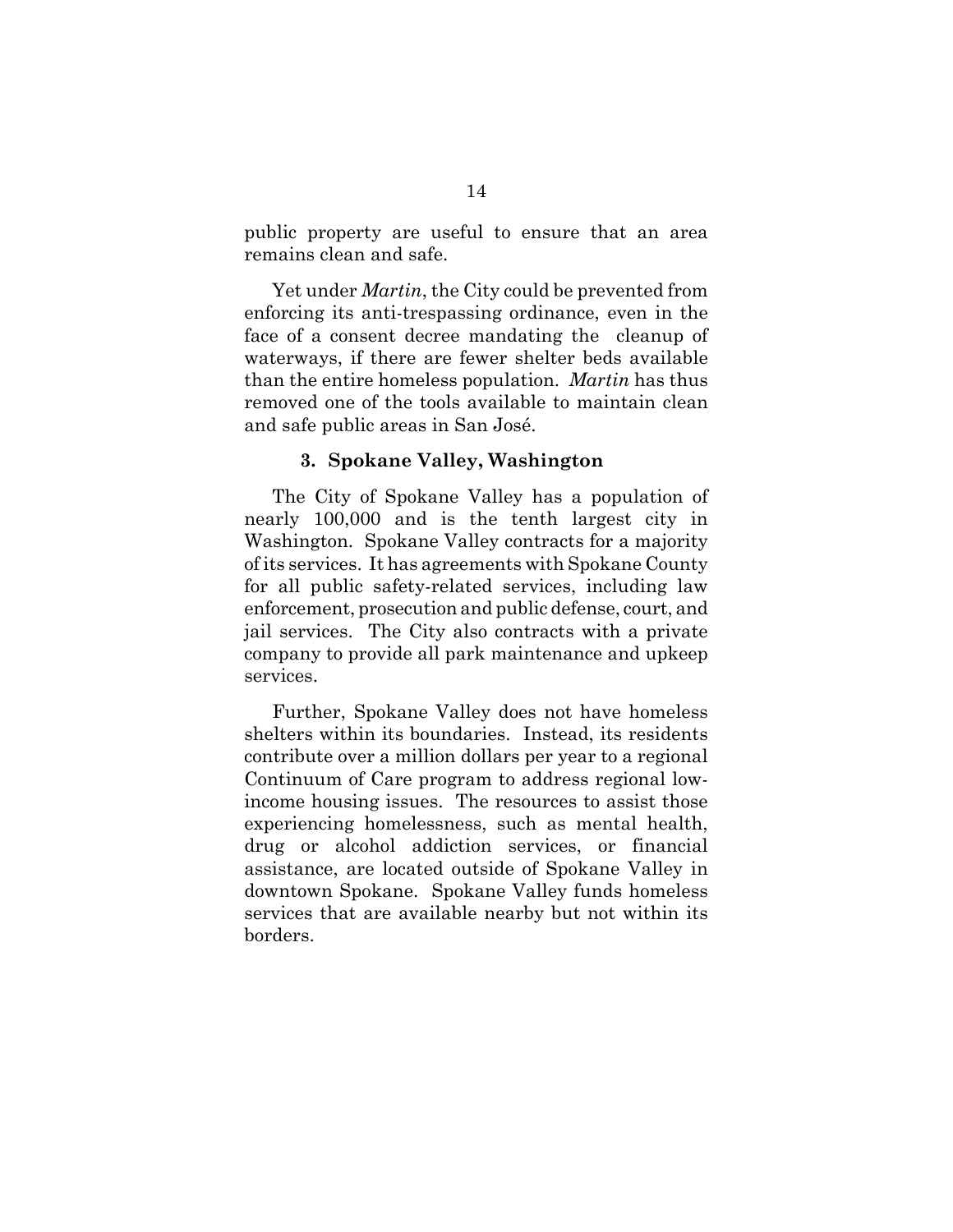As a result, *Martin*'s requirement that a jurisdiction have shelter space available in order to enforce its laws has effectively frozen Spokane Valley's efforts to enforce the "no camping" regulations in its parks. Between 2018 and 2019, the number of homeless living in Spokane Valley's parks is estimated to have increased over 325%. Two City parks have seen such a significant increase in homeless camping that citizens no longer visit the parks, the City has stopped accepting reservations for park facilities, and the parks have in effect become City-funded homeless encampments. Impacts include increased garbage and litter, illegal drug paraphernalia, human waste, graffiti, direct damage to park facilities, other illegal activities, and incidents of direct interference with other park users, as well as increased City costs to combat these problems. Spokane Valley only has thirteen parks, and one of the affected parks is in the center of the City. Thus, losing these two parks to homeless campers has a significant negative impact on the parks program and park users.

## **4. Olympia, Washington**

Olympia, population 51,000, is the capital of Washington State. The homeless population in downtown Olympia is in the hundreds. In July 2018, the city declared a public health emergency related to homelessness.

The City's municipal code forbids camping on cityowned property, except with permission of the city manager after a declaration of emergency has been passed by City Council. Olympia, Wash., Code § 12.74.010. It also provides that no one shall obstruct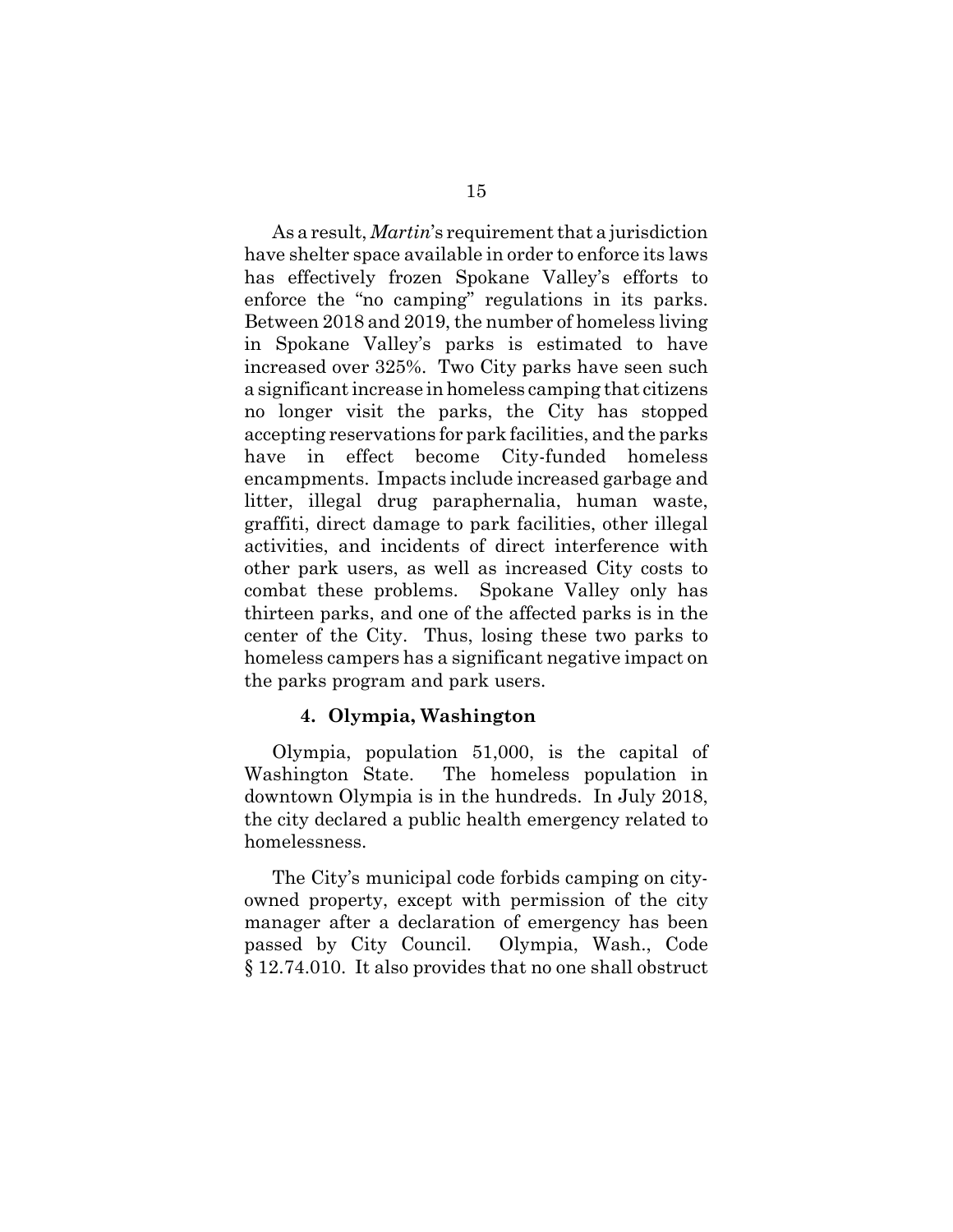passage of pedestrians or vehicles in the downtown commercial zone between certain hours. *Id*. § 9.16.180. As a result of the *Martin* decision, Olympia has stopped arresting the homeless for violating these criminal provisions when committed on city-owned property, parks, or sidewalks, except as a last resort.

As a result of the constraints of *Martin*, public health issues have proliferated. Homeless encampments have no solid waste facilities and create mountains of garbage in mere days. Although the City provides some of these services even to unsanctioned encampments, issues with human feces, garbage (including drug paraphernalia), fire, damage to city property, and vandalism of public infrastructure abound.

Because of *Martin*, Olympia can no longer use its publicly-owned property for the benefit of the public at large unless it has provided the homeless an alternative place to sleep. That task is anything but simple. First, the number of shelter space openings is fluid. Second, the City's attempts to provide transitional sites for the homeless is proving insufficient, particularly given that Olympia is now being advertised as a "homeless sanctuary." Third, many homeless individuals have no identification, making it impossible to track whether an individual was offered and declined an alternative to camping.

Members of the business community allege that the lack of enforcement has negatively impacted their businesses and economic development in downtown. The City's limited enforcement of these municipal code violations post-*Martin* has even resulted in legal action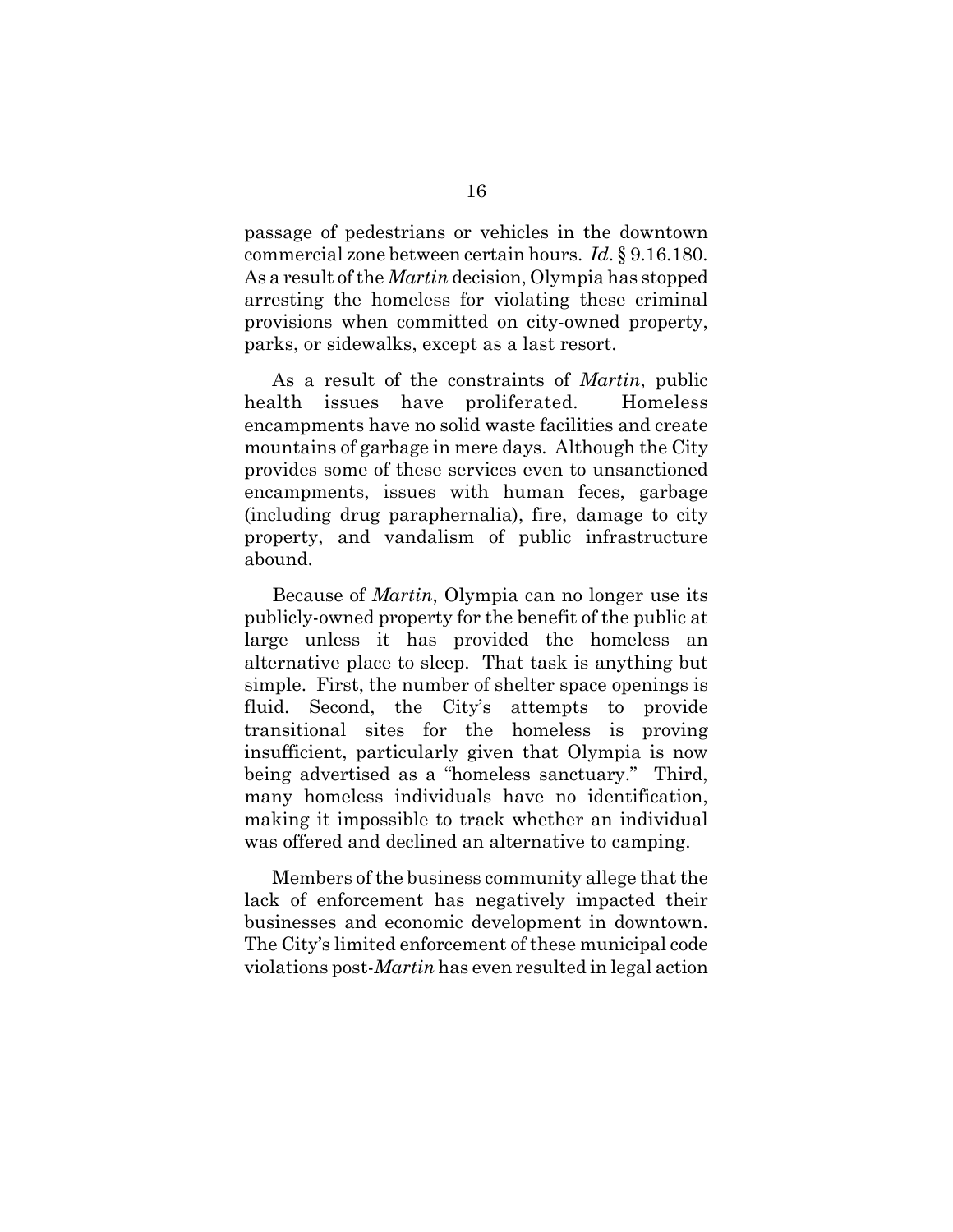against Olympia.<sup>19</sup> Whatever the merits of those claims, the City must use limited public resources to defend against these actions. Moreover, they demonstrate the extent to which the *Martin* decision hampers Olympia's ability to provide a safe, hospitable environment for its constituents.

## **II.** *Martin* **Sows Uncertainty for Local Governments and Is Unworkable**

## **A.** *Martin* **Introduces Undefined Standards into its Eighth Amendment Analysis**

While on the one hand *Martin* prohibits cities from prosecuting those who sleep outside on public property when there are more homeless persons than available shelter beds, its footnote number 8 creates confusion about how local governments can comply with the ruling. $20$ 

In footnote 8, the Ninth Circuit panel qualifies its holding, saying its ruling does not apply to those who "have access to adequate temporary shelter, whether because they have the means to pay for it or because it is realistically available to them for free, but who choose not to use it." *Martin,* 920 F.3d at 617 n.8. It continues: "Nor do we suggest that a jurisdiction with insufficient shelter can *never* criminalize the act of sleeping outside. Even where shelter is unavailable, an

<sup>19</sup> *Douglas Heay, et al., v. City of Olympia*, Thurston County Superior Court No. 18-2-06080-34.

<sup>20</sup> That confusion is exacerbated by the circuit split that *Martin* created, with local governments outside of the Ninth Circuit left guessing whether their own anti-camping ordinances are unlawful. *See* Petition at pp. 19-21.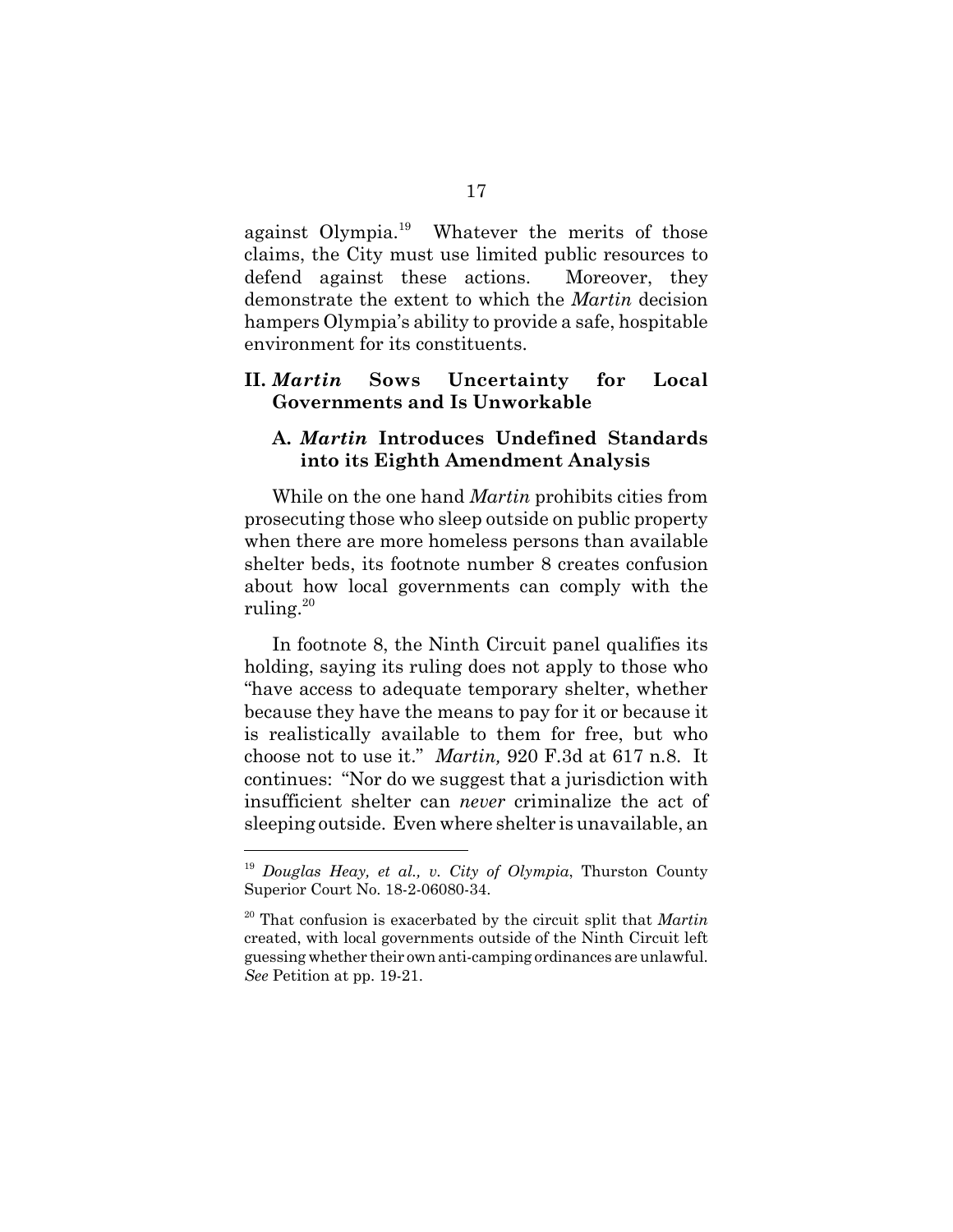ordinance prohibiting sitting, lying or sleeping outside at particular times or in particular locations might well be constitutionally permissible." *Id*. (emphasis in original). This language suggests municipalities may do what the holding prohibits, although it fails to explain when it would be permissible.

Further, this language adds an element: the housing must be "adequate" or "sufficient." But the court fails to define these terms. The decision leaves open a number of questions, such as what might be considered "adequate" or "sufficient" housing or how the different needs of people experiencing homelessness might impact the analysis.

*Martin* itself suggests the analysis is complicated. It argues—although it does not hold—that "adequate" shelter must not be incongruous with an individual's religious beliefs. *Martin*, 290 F.3d at 609-10. But the decision is silent about how a jurisdiction should weigh religious beliefs in determining whether a particular person has an "adequate" alternative to camping. Nor does *Martin* explain how to evaluate the adequacy of available shelter that an individual chooses not to access on a given day. Indeed, named plaintiff Martin, whose claims the Ninth Circuit allowed to proceed, apparently had housing in another city but chose to travel to Boise, where he was cited for camping. *Id*. at 606.

## **B.** *Martin'***s Articulated Standards are Unworkable as a Practical Matter**

Even if those definitions were established, it would still be impossible as a practical matter to issue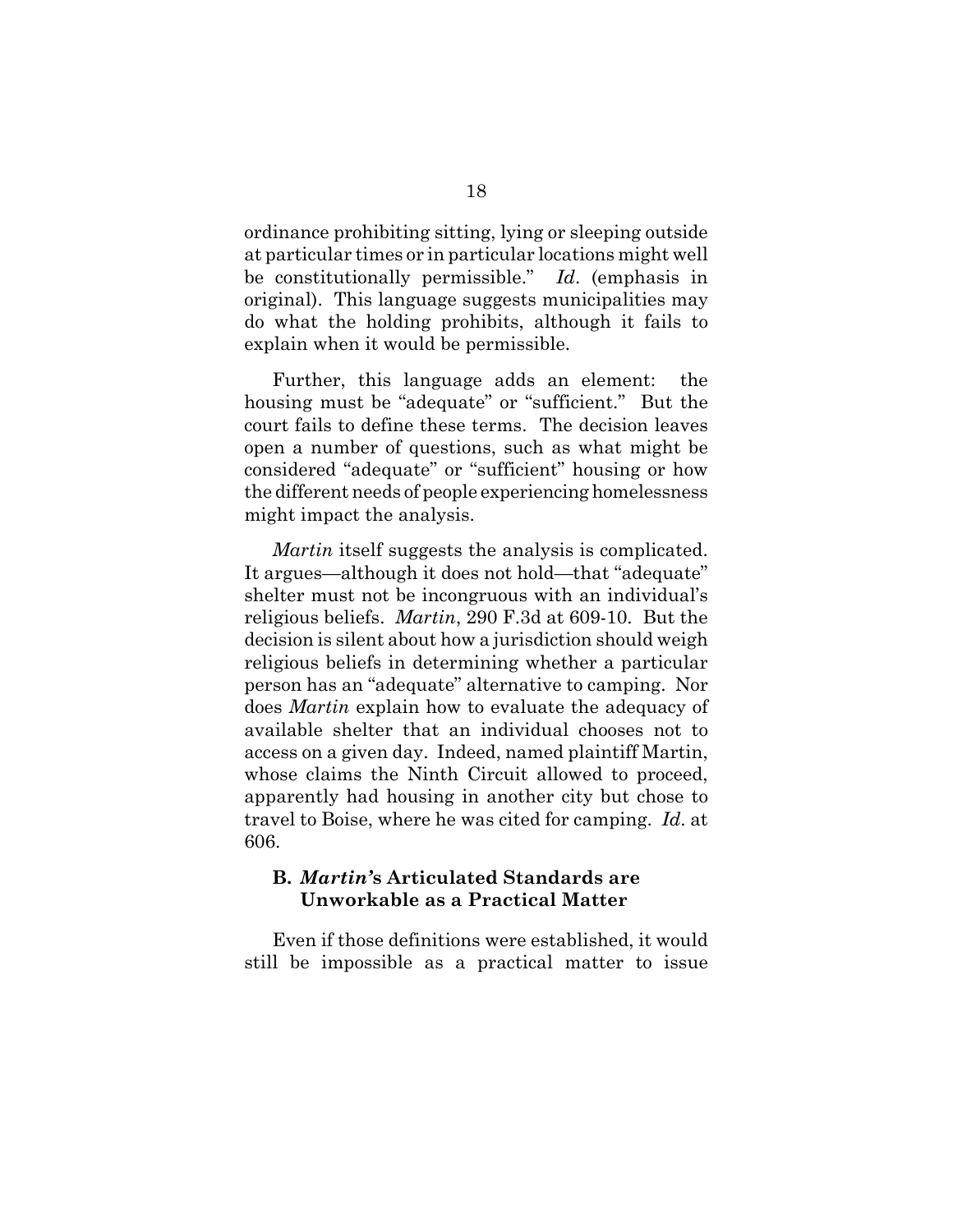camping citations without risking running afoul of *Martin*. The shelter availability prerequisite cripples the ability of local governments to issue criminal citations to the homeless for these offenses.

First, most jurisdictions cannot practically determine how many homeless individuals reside within their geographical jurisdiction on a daily basis. It would be impossible to do so without dedicating costprohibitive staffing resources to conduct daily counts. These counts would take the whole workday or longer, rendering count data untimely and useless for the anticamping enforcement shelter count requirement. *See also Martin*, 920 F.3d at 594-95 (Smith, J., dissenting from denial of rehearing *en banc*).

Second, *Martin* seems to foreclose counting some available housing options. *Martin* does not specify whether a local government may rely on available beds in neighboring cities within its metropolitan area. And *Martin* prevents local governments from counting beds at religious institutions. In Spokane, 286 shelter beds at Union Gospel Mission may not be counted under *Martin* because the shelter's services involve religious rites.<sup>21</sup> Even if all available beds could be counted, many municipalities simply lack the capacity to shelter all who need it, notwithstanding efforts to increase housing opportunities.

Third, even assuming a local government had shelter capacity for all homeless individuals in its

<sup>21</sup> *See* "Union Gospel Mission: Our Doors Are Open," 22 April 2019, accessed 5 Sept. 2019, https://blog.uniongospelmission.org/theimpact/union-gospel-mission-our-doors-are-open.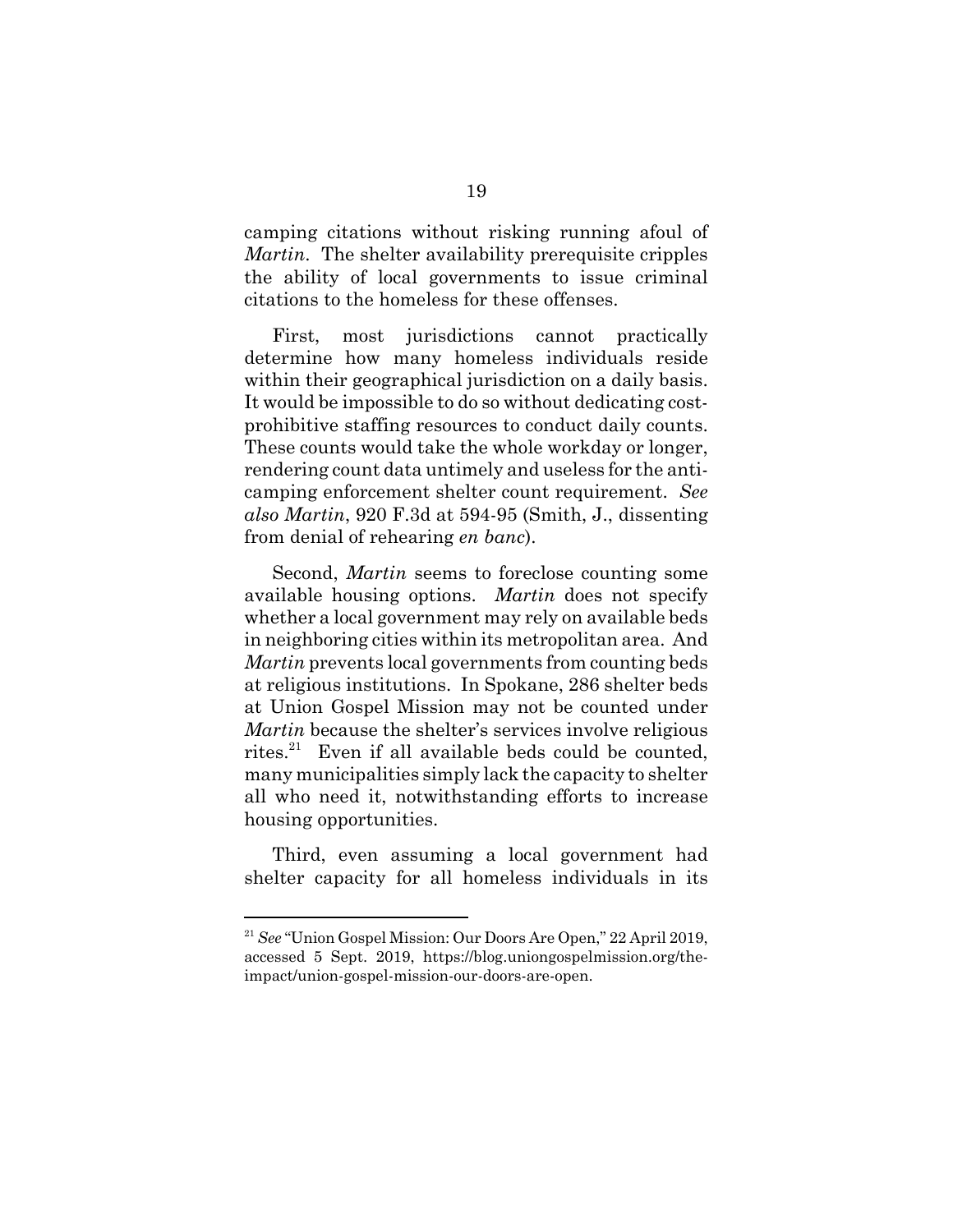jurisdiction, it is unclear whether the *Martin* shelter availability prerequisite means available shelter beds for overnight sleeping or 24/7. In some jurisdictions, shelters are not open 24 hours due to staffing or janitorial needs. During these periods of closure, no shelter beds are available. Nor does the decision help answer other questions, such as whether law enforcement may rely on notice of shelter availability from the preceding night to cite an individual engaging in illegal camping on public property the next day.

In short, it is impossible to determine whether an individual has "an option of sleeping indoors," *Martin*, 920 F.3d at 617, on any given day, and thus whether a local jurisdiction is in a position to enforce its criminal laws prohibiting camping. These issues are more than theoretical and demonstrate *Martin*'s overbreadth.

The challenges local governments face in understanding and complying with the *Martin* decision are further underscored by settlement agreements or consent decrees some jurisdictions have entered into in the aftermath of the ruling. For example, in *Vannucci v. County of Sonoma*, involving Sonoma County and the City of Santa Rosa, California, the order entered into in reaction to *Martin* sets forth:

[t]he adequacy of a shelter will depend on a person's individual circumstances, such as mental disability, physical disability, gender, sexual orientation, gender identity, essential personal possessions, family status, possession of a service animal or pet, religious or ethical convictions, educational needs of any schoolaged children, proximity to employment,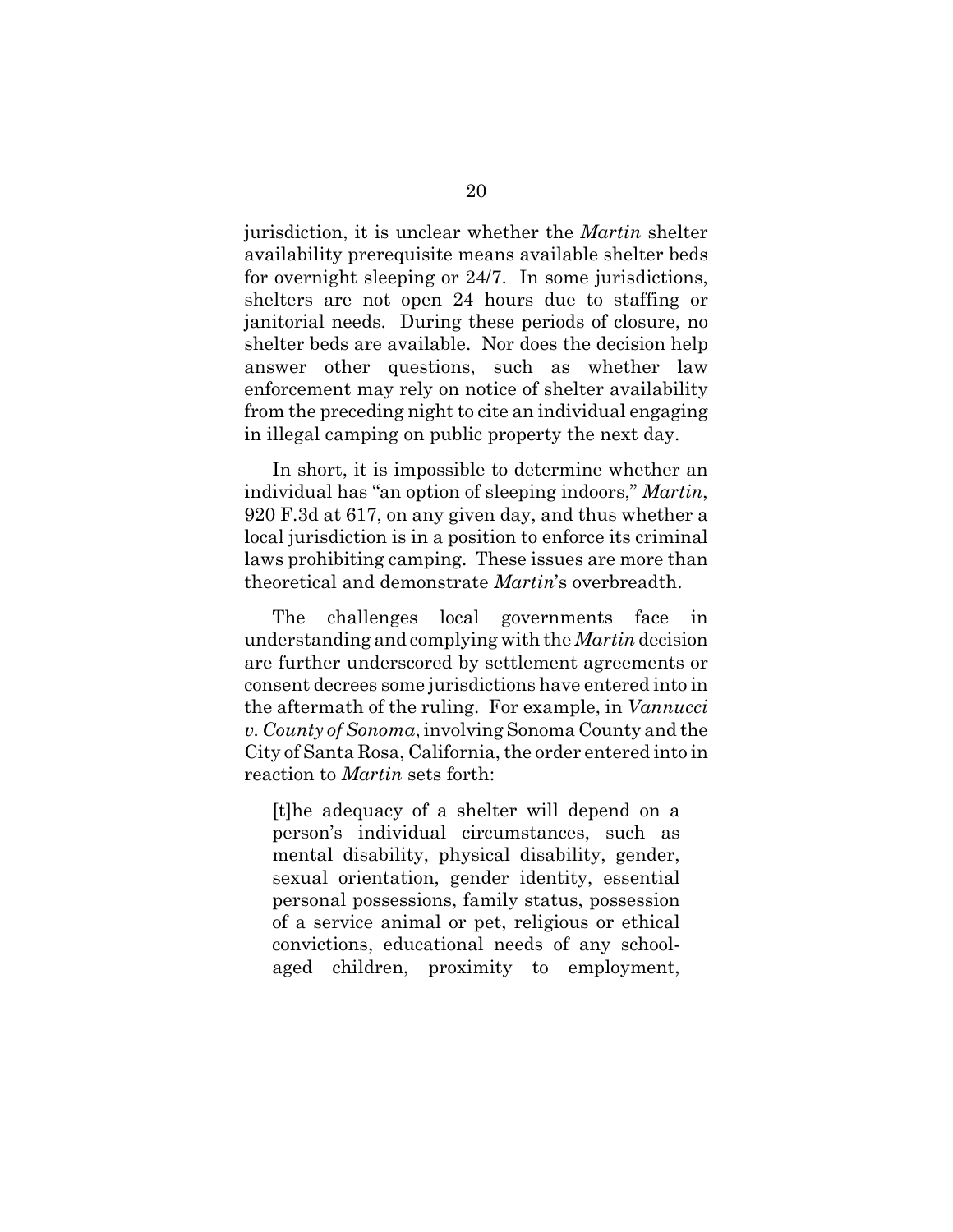proximity to medical or other social services, and transportation needs. For some people (particularly those with certain mental health conditions), a barracks-style placement may not be adequate based on their individual circumstances.<sup>22</sup>

Moreover, to constitute "adequate shelter," the placement "must be immediately available for 30 consecutive days or more," "be open both days and nights," and "must provide a single-gender placement for someone who objects to a mixed-gender placement."23 It will be difficult, if not impossible, to meet these criteria for "adequate" shelter and to have all these options provided by a jurisdiction and available at all times.

In a settlement agreement in a case arising in Southern California, Orange County must "ensure appropriate due process protocols, including a timely and effective administrative appeals process, for homeless individuals being denied access to, or being terminated from County-administered shelters" that "comply and be otherwise consistent with local, state, and federal laws."24 Whether an individual has access to adequate shelter thus becomes a matter for a quasijudicial determination, leaving law enforcement's

<sup>22</sup> *Vannucci v. County of Sonoma*, U.S. District Court, Case No. 18 cv-01955 VC (N.D. Cal.), Dkt. #109-1. See p. 5 of 14.

<sup>23</sup> *Id*. at p. 6 of 14.

<sup>24</sup> *Orange County Catholic Worker, et al. v. County of Orange*, U.S. District Court Case No. 8:18:cv-00155-DOC-JDE (C.D. Cal.), Dkt. #318-1, p. 15.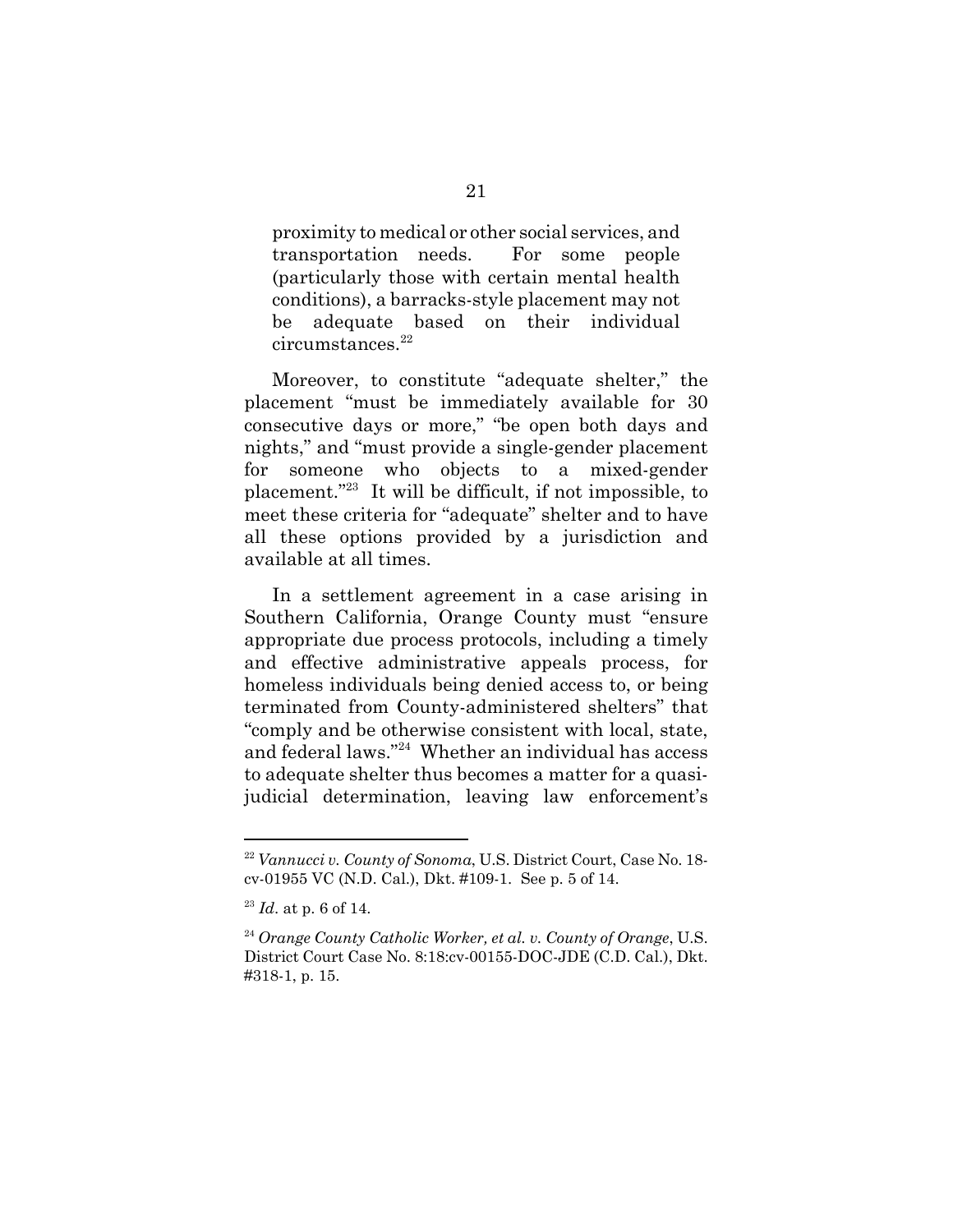hands tied while that process plays out, and adds further costs to litigating those issues that could be better spent providing direct services or housing.

## **III.** *Martin***'s Construction of Status, as Opposed to Conduct, Leads to Untenable Results**

Further difficulties arise when local governments consider *Martin*'s impact beyond ordinances that prohibit camping. The decision is premised on its assertion that "sitting, sleeping or lying outside on public property for homeless individuals who cannot obtain shelter" are the "'unavoidable consequence of being human.'" *Martin*, 920 F.3d at 616 (quoting *Jones*, 444 F.3d at 1136). It reasoned: "[A]ny 'conduct at issue here is involuntary and inseparable from status—they are one and the same, given that human beings are biologically compelled to rest, whether by sitting, lying, or sleeping.'" *Id.* at 617 (quoting *Jones*, 444 F.3d at 1136).

Under the *Martin* court's reasoning, a municipality may not be allowed to prosecute those who urinate, defecate, or even engage in sexual activities in public, since under the Ninth Circuit's analysis those are "unavoidable consequences of being homeless." These acts should not be beyond the reach of a government's police powers. *Accord Martin*, 920 F.3d at 590 (Smith, J., dissent from denial of rehearing *en banc* ("the panel's reasoning will soon prevent local governments from enforcing a host of other public health and safety laws, such as those prohibiting public defecation and urination").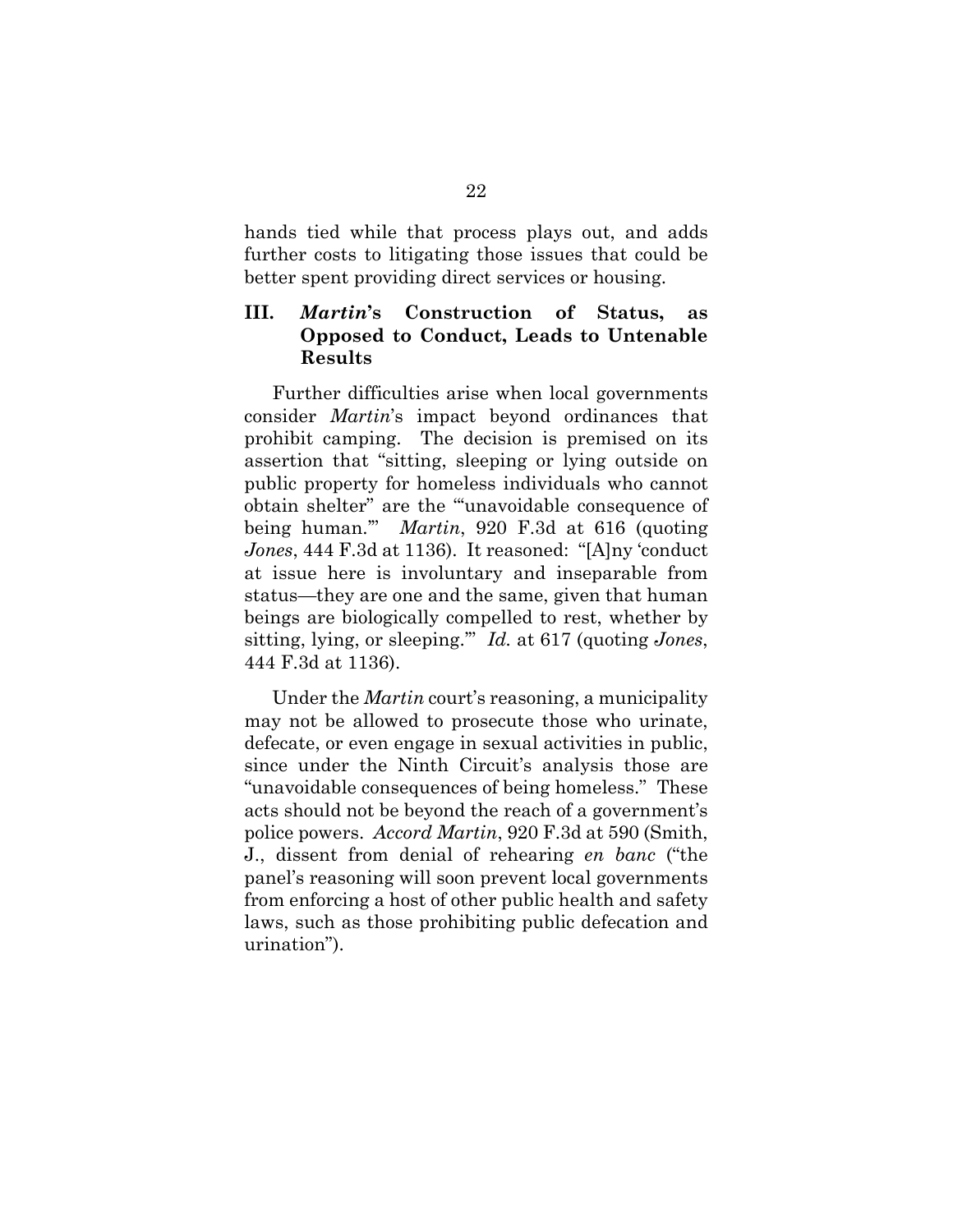The Ninth Circuit's decision narrowly identifies the conduct at issue as "sitting, lying or sleeping" and declares these acts to be "involuntary" and "inseparable from status." It concludes they are outside a city's authority to prosecute if there are a greater number of homeless individuals in a city than the number of available beds in shelters. This holding severely misunderstands the public health and safety crisis caused by illegal encampments and fails to recognize what is occurring in many communities. Encampments are often fraught with uncontained human waste, garbage, illicit activity, and dangerous conditions that violate universal social norms. Many common behaviors attendant to illegal camping cannot be characterized as "the universal and unavoidable consequences of being human."

## **IV. Responses to the Intractable Challenges of Homelessness Are Best Addressed by Policymakers**

The problems created by the Ninth Circuit's decision underscore why local policymakers, not the federal courts, should make decisions about how to address homelessness in their communities. Local governments are better equipped to evaluate the immediate situation, to assess the resources available, and to determine the most effective policy responses.

Indeed, another difficulty with the Ninth Circuit's approach is articulated in one of the opinions making up the *Powell* plurality on which *Martin* relies: Justice Black, in concurring, declined to extend the Eighth Amendment to prevent criminalizing public drunkenness because doing so "would significantly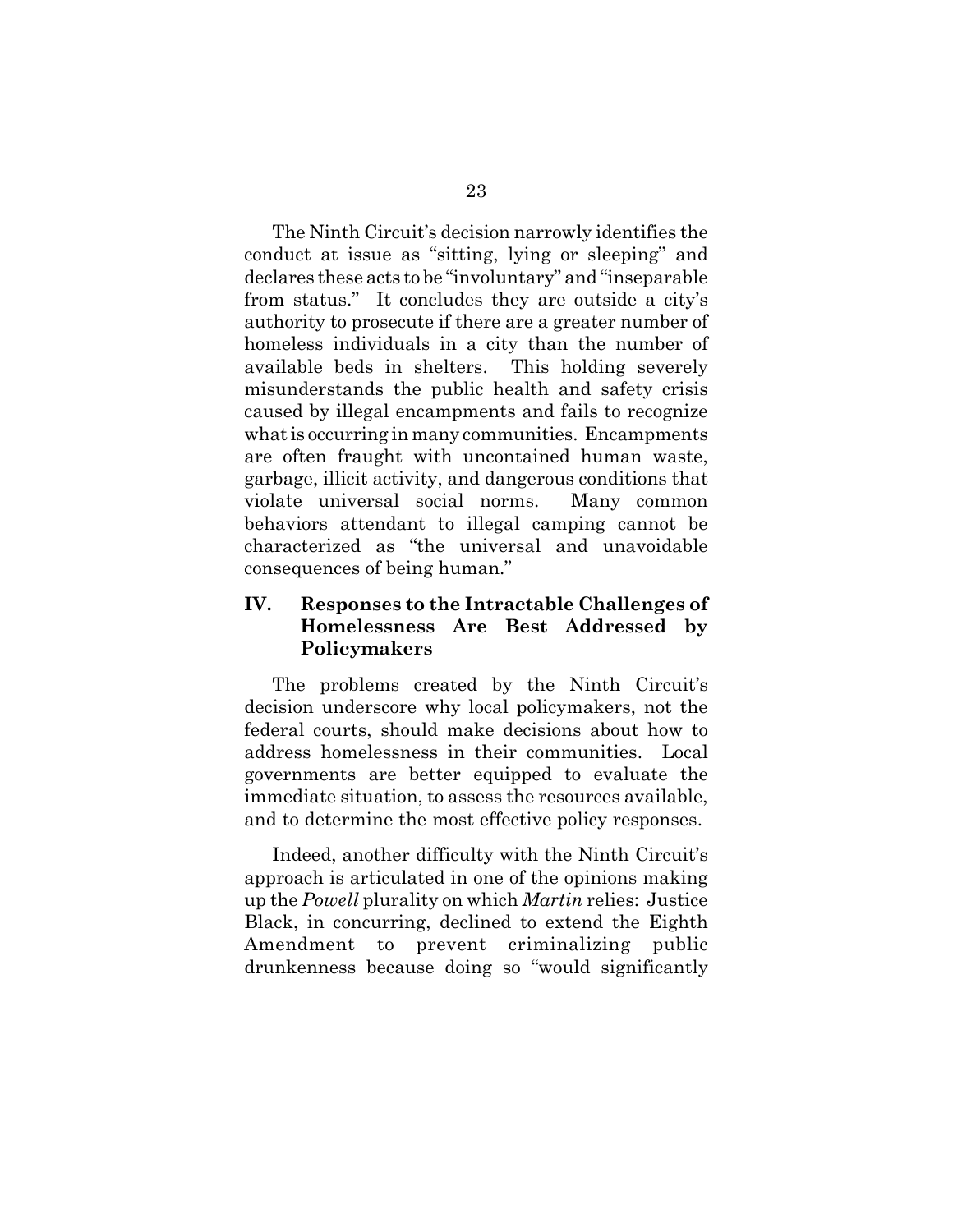limit the States in their efforts to deal with a widespread and important social problem and would do so by announcing a revolutionary doctrine of constitutional law that would also tightly restrict state power to deal with a wide variety of other harmful conduct." *Powell*, 392 U.S. at 536. He observed: "I cannot say that the States should be totally barred from one avenue of experimentation, the criminal process, in attempting to find a means to cope with this difficult social problem." *Id.* at 539-40 (Black, J., concurring).

Judge Smith also expressed his concern about the limits of judicial authority, explaining that the impact of a local ordinance "'should be addressed to the Legislature and the [] Board of Supervisors, not the judiciary. Neither the criminal justice system nor the judiciary is equipped to resolve chronic social problems, but criminalizing conduct that is a product of those problems is not for that reason constitutionally impermissible.'" *Martin*, 920 F.3d at 593 (dissent to denial of rehearing *en banc,* quoting *Tobe v. City of Santa Ana*, 9 Cal.4th 1069 (1995)).

Yet that is precisely what the *Martin* panel has done. The Ninth Circuit ruling ignores this Court's instruction that federal courts "do not sit as a superlegislature to weigh the wisdom of legislation nor to decide whether the policy which it expresses offends the public welfare. The legislative power has limits … [b]ut the state legislatures have constitutional authority to experiment with new techniques; they are entitled to their own standard of the public welfare …." *Day-Brite Lighting Inc. v. State of Missouri*, 342 U.S.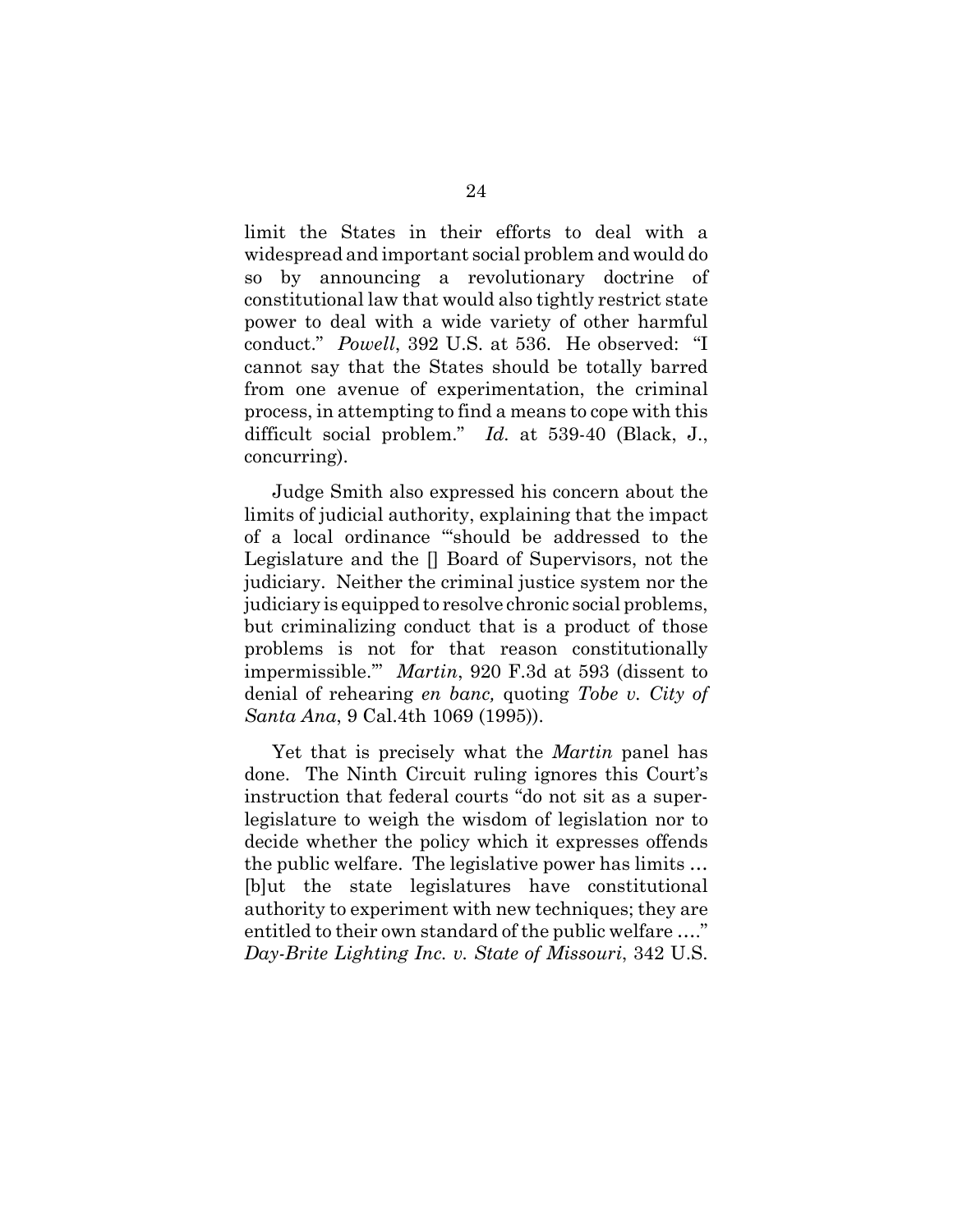421, 423 (1952) (upholding criminal enforcement of Missouri statute guaranteeing paid time off to vote). Similarly, "[c]ourts may not create their own limitations on legislation, no matter how alluring the policy arguments for doing so, and no matter how widely the blame may be spread." *Brogan v. United States*, 522 U.S. 398, 408 (1998).

The *Martin* decision is in conflict with other courts, as set forth in the petition for review, including the California Supreme Court decision *Tobe v. City of Santa Ana*, 9 Cal.4th 1069 (1995). *See* Petition at pp. 19-21. In *Tobe*, the California Supreme Court upheld a city's no-camping ordinance against Eighth Amendment challenge. Under the guise of applying this Court's Eighth Amendment jurisprudence, the Ninth Circuit has constrained California cities more than their own Supreme Court has done. *Martin* thereby turns on its head the teaching that states should "serve as 'laborator[ies]' of democracy." *Tenn. Wine & Spirits Retailers Ass'n v. Thomas*, 139 S. Ct. 2449, 2484, 204 L. Ed. 2d 801 (2019) (Gorsuch, J., dissenting) (quoting *New State Ice Co. v. Liebmann*, 285 U.S. 262, 311 (1932) (Brandeis, J., dissenting)).

Further, local governments have broad responsibilities to their communities but have limited resources. Providing sufficient beds to comply with *Martin* could hijack municipal budgets well beyond what is appropriate in light of other municipal responsibilities. But if local governments do not comply, they may be left with encampments that are beyond their reach. *See Martin*, 920 F.3d at 595-96 (Smith, J., dissenting) (if local governments lack the